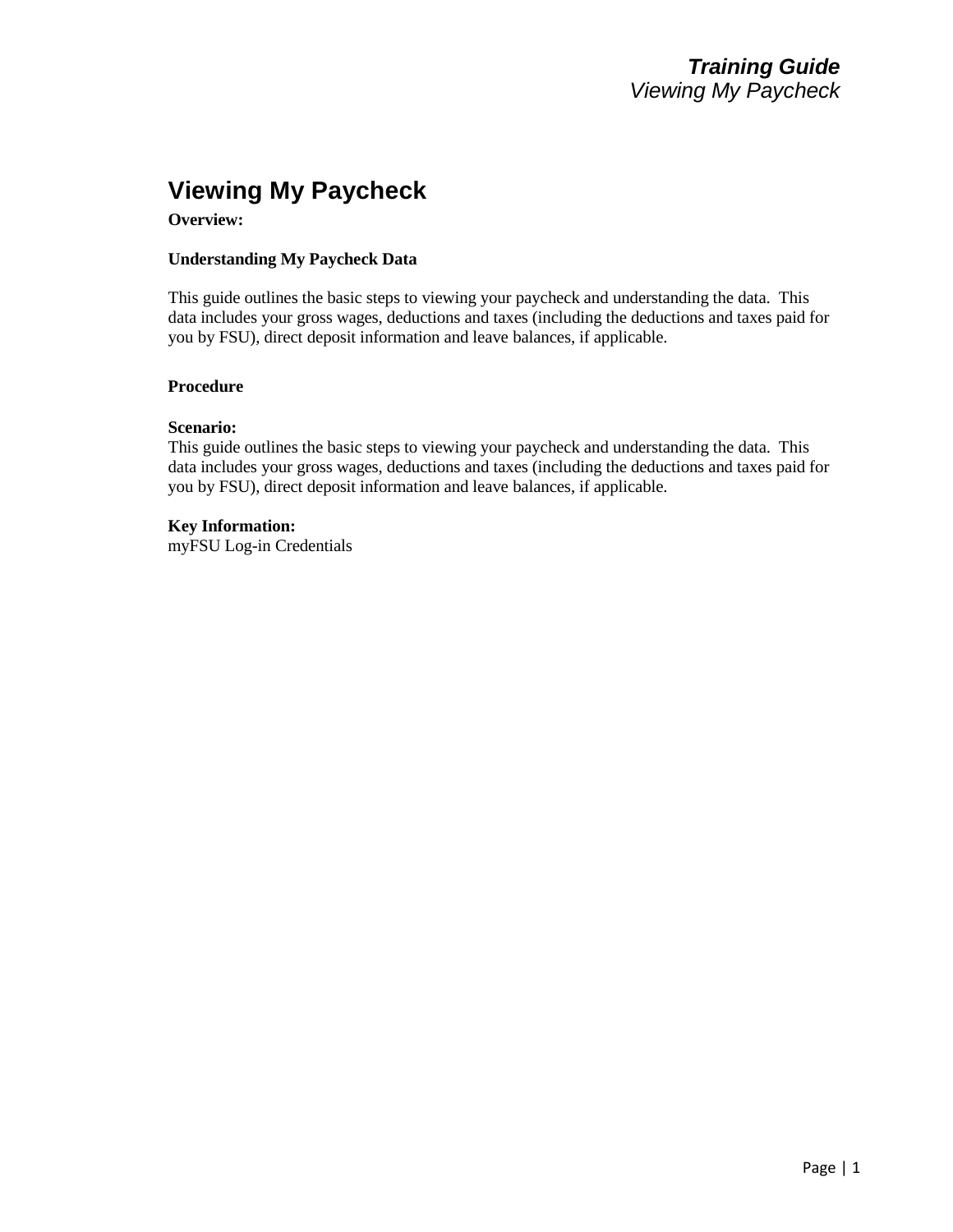| <b>Step</b> | <b>Action</b>                                                                                   |
|-------------|-------------------------------------------------------------------------------------------------|
|             | From the myFSU portal, expand the Human Resources link. Click the View<br><b>Paycheck</b> link. |

|                                               |                                                                                                        |                |              |                 |                                                                    |                       | <b>Welcome to FSU!</b>  |                 |
|-----------------------------------------------|--------------------------------------------------------------------------------------------------------|----------------|--------------|-----------------|--------------------------------------------------------------------|-----------------------|-------------------------|-----------------|
|                                               | <b>OMNI Human Resources</b>                                                                            |                | Home         | <b>Worklist</b> | <b>Process Monitor</b>                                             | <b>Report Manager</b> | <b>Add to Favorites</b> | <b>Sign out</b> |
| Favorites   Main Menu                         |                                                                                                        |                |              |                 |                                                                    |                       |                         |                 |
| <b>View Paycheck</b><br><b>Susie Seminole</b> | Review your available paychecks below. Select the check date of the paycheck you would like to review. |                |              |                 |                                                                    | New Window ? Help     | Personalize Page        | and http        |
| <b>v</b> Select Paycheck                      |                                                                                                        |                |              |                 | Personalize   Find   View 100   E   Hill First   1-8 of 212   Last |                       |                         |                 |
| <b>Check Date</b>                             | Company                                                                                                | Pay Begin Date | Pay End Date |                 | Net Pay Paycheck Number                                            | <b>PDF File</b>       |                         |                 |
| 2013-05-03                                    | <b>Florida State University</b>                                                                        | 04/12/2013     | 04/25/2013   |                 | \$1093.84 1002440099                                               | $\sqrt{2}$            |                         |                 |
| 2013-04-19                                    | <b>Florida State University</b>                                                                        | 03/29/2013     | 04/11/2013   |                 | \$1131.89 1002425840                                               | $\sqrt{ }$            |                         |                 |
| 2013-04-05                                    | <b>Florida State University</b>                                                                        | 03/15/2013     | 03/28/2013   |                 | \$1131.91 1002411684                                               | $\overline{\vee}$     |                         |                 |
| 2013-03-22                                    | <b>Florida State University</b>                                                                        | 03/01/2013     | 03/14/2013   |                 | \$1131.90 1002397658                                               | $\sqrt{ }$            |                         |                 |
| 2013-03-08                                    | <b>Florida State University</b>                                                                        | 02/15/2013     | 02/28/2013   |                 | \$1131.90 1002383450                                               | $\overline{\vee}$     |                         |                 |
| 2013-02-22                                    | <b>Florida State University</b>                                                                        | 02/01/2013     | 02/14/2013   |                 | \$1131.90 1002369311                                               | $\sqrt{ }$            |                         |                 |
| 2013-02-08                                    | <b>Florida State University</b>                                                                        | 01/18/2013     | 01/31/2013   |                 | \$1131.90 1002355367                                               | $\overrightarrow{v}$  |                         |                 |
| 2013-01-25                                    | <b>Florida State University</b>                                                                        | 01/04/2013     | 01/17/2013   |                 | \$1131.89 1002341865                                               | $\sqrt{ }$            |                         |                 |
|                                               |                                                                                                        |                |              |                 |                                                                    |                       |                         |                 |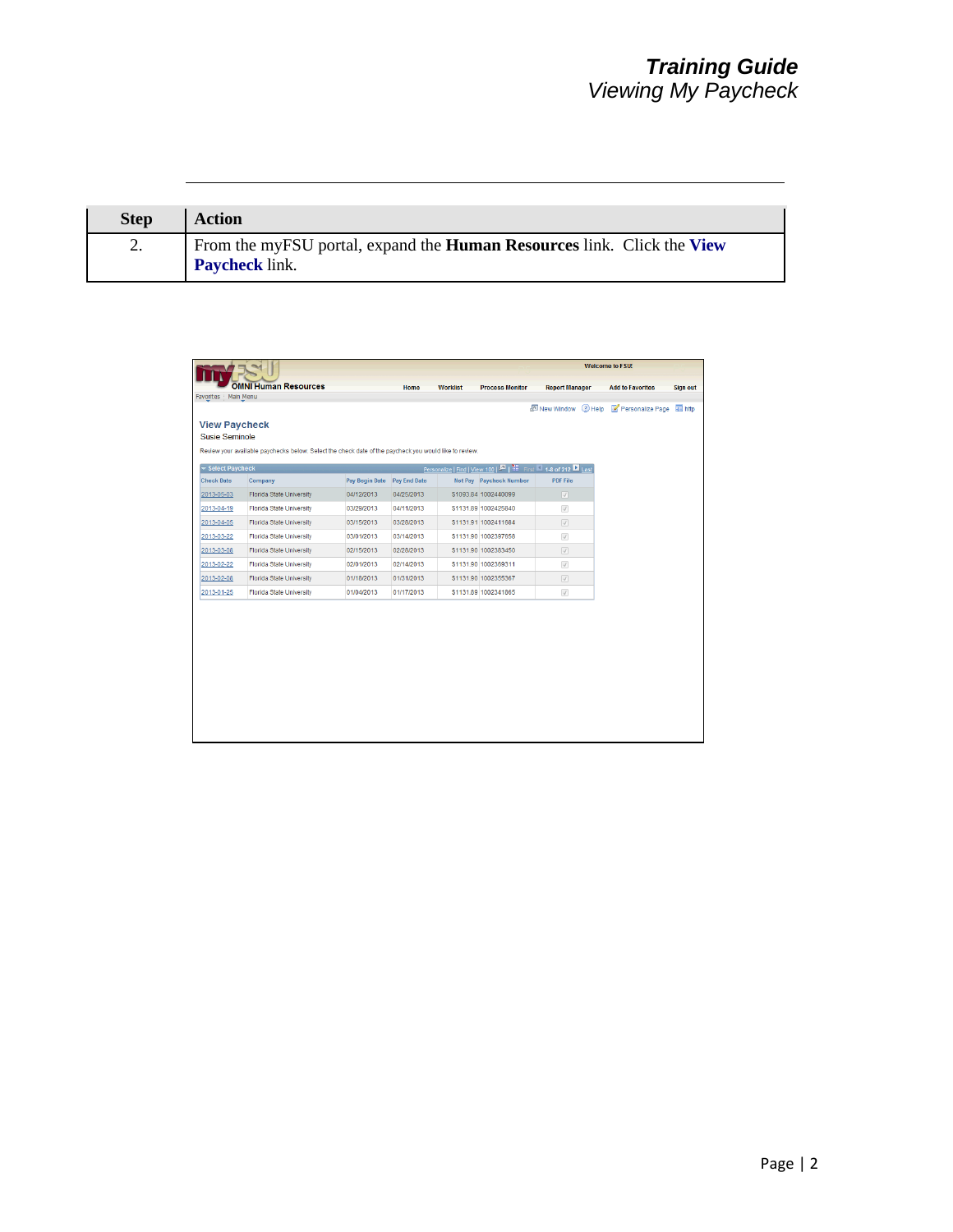| Step Action |                                                                 |
|-------------|-----------------------------------------------------------------|
|             | You can use the View 100 link to view the latest 100 paychecks. |

|                                                                        |                                                                                                        |                |              |                 |                                                                     |                                | <b>Welcome to FSU!</b>  |                 |
|------------------------------------------------------------------------|--------------------------------------------------------------------------------------------------------|----------------|--------------|-----------------|---------------------------------------------------------------------|--------------------------------|-------------------------|-----------------|
|                                                                        | <b>OMNI Human Resources</b>                                                                            |                | Home         | <b>Worklist</b> | <b>Process Monitor</b>                                              | <b>Report Manager</b>          | <b>Add to Favorites</b> | <b>Sign out</b> |
| Favorites   Main Menu<br><b>View Paycheck</b><br><b>Susie Seminole</b> | Review your available paychecks below. Select the check date of the paycheck you would like to review. |                |              |                 |                                                                     | 图 New Window 2 Help            | Personalize Page        | and http        |
| <b>Exercise Paycheck</b>                                               |                                                                                                        |                |              |                 | Personalize   Find   View 100   DI   Hill First   1-8 of 212   Last |                                |                         |                 |
| <b>Check Date</b>                                                      | Company                                                                                                | Pay Begin Date | Pay End Date |                 | Net Pay Paycheck Number                                             | <b>PDF File</b>                |                         |                 |
| 2013-05-03                                                             | <b>Florida State University</b>                                                                        | 04/12/2013     | 04/25/2013   |                 | \$1093.84 1002440099                                                | $\overline{\vee}$              |                         |                 |
| 2013-04-19                                                             | <b>Florida State University</b>                                                                        | 03/29/2013     | 04/11/2013   |                 | \$1131.89 1002425840                                                | $\overrightarrow{\mathcal{A}}$ |                         |                 |
| 2013-04-05                                                             | <b>Florida State University</b>                                                                        | 03/15/2013     | 03/28/2013   |                 | \$1131.91 1002411684                                                | $\boxed{\vee}$                 |                         |                 |
| 2013-03-22                                                             | <b>Florida State University</b>                                                                        | 03/01/2013     | 03/14/2013   |                 | \$1131.90 1002397658                                                | $\overrightarrow{\mathcal{A}}$ |                         |                 |
| 2013-03-08                                                             | <b>Florida State University</b>                                                                        | 02/15/2013     | 02/28/2013   |                 | \$1131.90 1002383450                                                | $\overline{\cup}$              |                         |                 |
| 2013-02-22                                                             | <b>Florida State University</b>                                                                        | 02/01/2013     | 02/14/2013   |                 | \$1131.90 1002369311                                                | $\vec{v}$                      |                         |                 |
| 2013-02-08                                                             | Florida State University                                                                               | 01/18/2013     | 01/31/2013   |                 | \$1131.90 1002355367                                                | $\overline{\vee}$              |                         |                 |
| 2013-01-25                                                             | <b>Florida State University</b>                                                                        | 01/04/2013     | 01/17/2013   |                 | \$1131.89 1002341865                                                | $\cup'$                        |                         |                 |

| <b>Step</b> | <b>Action</b>                                                     |
|-------------|-------------------------------------------------------------------|
|             | To browse through other paychecks, you can click the next button. |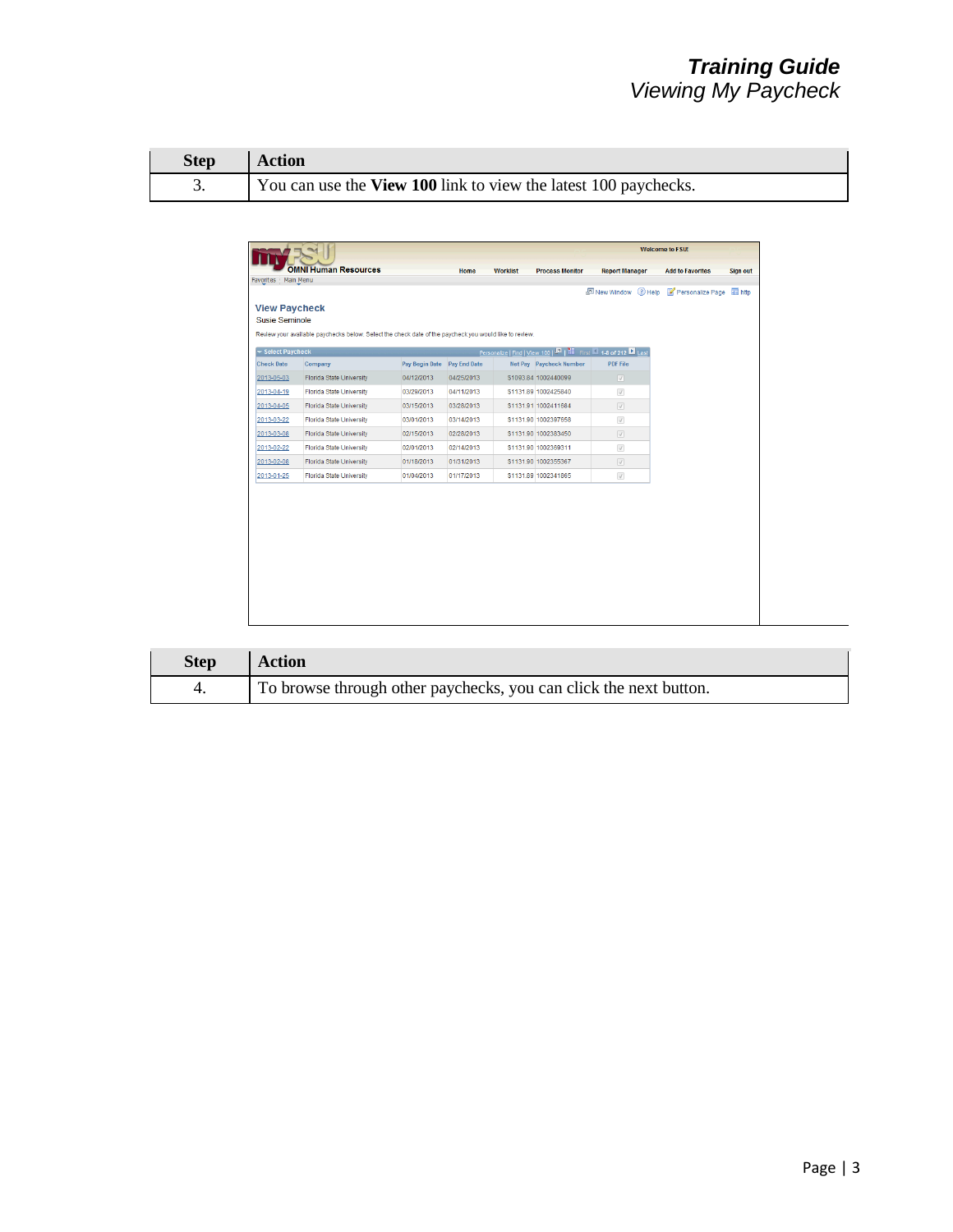|                          |                                                                                                        |                          |                          |                 |                                                                    |                                 | <b>Welcome to FSU!</b>  |                 |
|--------------------------|--------------------------------------------------------------------------------------------------------|--------------------------|--------------------------|-----------------|--------------------------------------------------------------------|---------------------------------|-------------------------|-----------------|
|                          | <b>OMNI Human Resources</b>                                                                            |                          | Home                     | <b>Worklist</b> | <b>Process Monitor</b>                                             | <b>Report Manager</b>           | <b>Add to Favorites</b> | <b>Sign out</b> |
| Favorites   Main Menu    |                                                                                                        |                          |                          |                 |                                                                    |                                 |                         |                 |
|                          |                                                                                                        |                          |                          |                 |                                                                    | 图 New Window 2 Help             | Personalize Page        | and http        |
| <b>Susie Seminole</b>    | <b>View Paycheck</b>                                                                                   |                          |                          |                 |                                                                    |                                 |                         |                 |
|                          | Review your available paychecks below. Select the check date of the paycheck you would like to review. |                          |                          |                 |                                                                    |                                 |                         |                 |
|                          |                                                                                                        |                          |                          |                 |                                                                    |                                 |                         |                 |
| <b>Exercise Paycheck</b> |                                                                                                        |                          |                          |                 | Personalize   Find   View 100   E   Hill First   1-8 of 212   Last |                                 |                         |                 |
| <b>Check Date</b>        | Company                                                                                                | Pay Begin Date           | <b>Pay End Date</b>      |                 | Net Pay Paycheck Number                                            | <b>PDF File</b>                 |                         |                 |
| 2013-05-03               | Florida State University                                                                               | 04/12/2013               | 04/25/2013               |                 | \$1093.84 1002440099                                               | $\boxed{\vee}$                  |                         |                 |
| 2013-04-19               | <b>Florida State University</b>                                                                        | 03/29/2013<br>03/15/2013 | 04/11/2013               |                 | \$1131.89 1002425840<br>\$1131.91 1002411684                       | $\sqrt{ }$                      |                         |                 |
| 2013-04-05<br>2013-03-22 | <b>Florida State University</b>                                                                        |                          | 03/28/2013               |                 | \$1131.90 1002397658                                               | $\overline{\vee}$               |                         |                 |
|                          | <b>Florida State University</b>                                                                        | 03/01/2013               | 03/14/2013               |                 |                                                                    | $\sqrt{ }$                      |                         |                 |
| 2013-03-08               | <b>Florida State University</b><br>Florida State University                                            | 02/15/2013<br>02/01/2013 | 02/28/2013<br>02/14/2013 |                 | \$1131.90 1002383450<br>\$1131.90 1002369311                       | $\overline{\vee}$<br>$\sqrt{ }$ |                         |                 |
| 2013-02-22<br>2013-02-08 | Florida State University                                                                               | 01/18/2013               | 01/31/2013               |                 | \$1131.90 1002355367                                               |                                 |                         |                 |
|                          | Florida State University                                                                               | 01/04/2013               | 01/17/2013               |                 | \$1131.89 1002341865                                               | $\overline{\cup}$               |                         |                 |
| 2013-01-25               |                                                                                                        |                          |                          |                 |                                                                    | $\sqrt{}$                       |                         |                 |

| <b>Step</b> | <b>Action</b>                                                                                                                                                       |
|-------------|---------------------------------------------------------------------------------------------------------------------------------------------------------------------|
| 5.          | You may also click on the column name headers to sort by that column.                                                                                               |
|             | NOTE: Paychecks are automatically sorted by most recent check date. To reverse<br>this order to show oldest check dates first, click on the Check Date column name. |

|                                               |                                                                                                        |                |              |                 |                                                                     |                                | <b>Welcome to FSU!</b>  |                 |
|-----------------------------------------------|--------------------------------------------------------------------------------------------------------|----------------|--------------|-----------------|---------------------------------------------------------------------|--------------------------------|-------------------------|-----------------|
|                                               | <b>OMNI Human Resources</b>                                                                            |                | Home         | <b>Worklist</b> | <b>Process Monitor</b>                                              | <b>Report Manager</b>          | <b>Add to Favorites</b> | <b>Sign out</b> |
| Favorites   Main Menu                         |                                                                                                        |                |              |                 |                                                                     | 图 New Window 2 Help            | Personalize Page        | <b>Red</b> http |
|                                               |                                                                                                        |                |              |                 |                                                                     |                                |                         |                 |
| <b>View Paycheck</b><br><b>Susie Seminole</b> |                                                                                                        |                |              |                 |                                                                     |                                |                         |                 |
|                                               | Review your available paychecks below. Select the check date of the paycheck you would like to review. |                |              |                 |                                                                     |                                |                         |                 |
|                                               |                                                                                                        |                |              |                 |                                                                     |                                |                         |                 |
| <b>Select Paycheck</b>                        |                                                                                                        |                |              |                 | Personalize   Find   View 100   ET   Hill First   1-8 of 212   Last |                                |                         |                 |
| <b>Check Date</b>                             | Company                                                                                                | Pay Begin Date | Pay End Date |                 | Net Pay Paycheck Number                                             | <b>PDF File</b>                |                         |                 |
| 2013-05-03                                    | Florida State University                                                                               | 04/12/2013     | 04/25/2013   |                 | \$1093.84 1002440099                                                | $\boxed{\vee}$                 |                         |                 |
| 2013-04-19                                    | <b>Florida State University</b>                                                                        | 03/29/2013     | 04/11/2013   |                 | \$1131.89 1002425840                                                | $\sqrt{ }$                     |                         |                 |
| 2013-04-05                                    | <b>Florida State University</b>                                                                        | 03/15/2013     | 03/28/2013   |                 | \$1131.91 1002411684                                                | $\overline{\vee}$              |                         |                 |
| 2013-03-22                                    | <b>Florida State University</b>                                                                        | 03/01/2013     | 03/14/2013   |                 | \$1131.90 1002397658                                                | $\overrightarrow{\mathcal{A}}$ |                         |                 |
| 2013-03-08                                    | <b>Florida State University</b>                                                                        | 02/15/2013     | 02/28/2013   |                 | \$1131.90 1002383450                                                | $\overline{\vee}$              |                         |                 |
| 2013-02-22                                    | Florida State University                                                                               | 02/01/2013     | 02/14/2013   |                 | \$1131.90 1002369311                                                | $\sqrt{ }$                     |                         |                 |
| 2013-02-08                                    | Florida State University                                                                               | 01/18/2013     | 01/31/2013   |                 | \$1131.90 1002355367                                                | $\overline{\vee}$              |                         |                 |
| 2013-01-25                                    | <b>Florida State University</b>                                                                        | 01/04/2013     | 01/17/2013   |                 | \$1131.89 1002341865                                                | $\sqrt{ }$                     |                         |                 |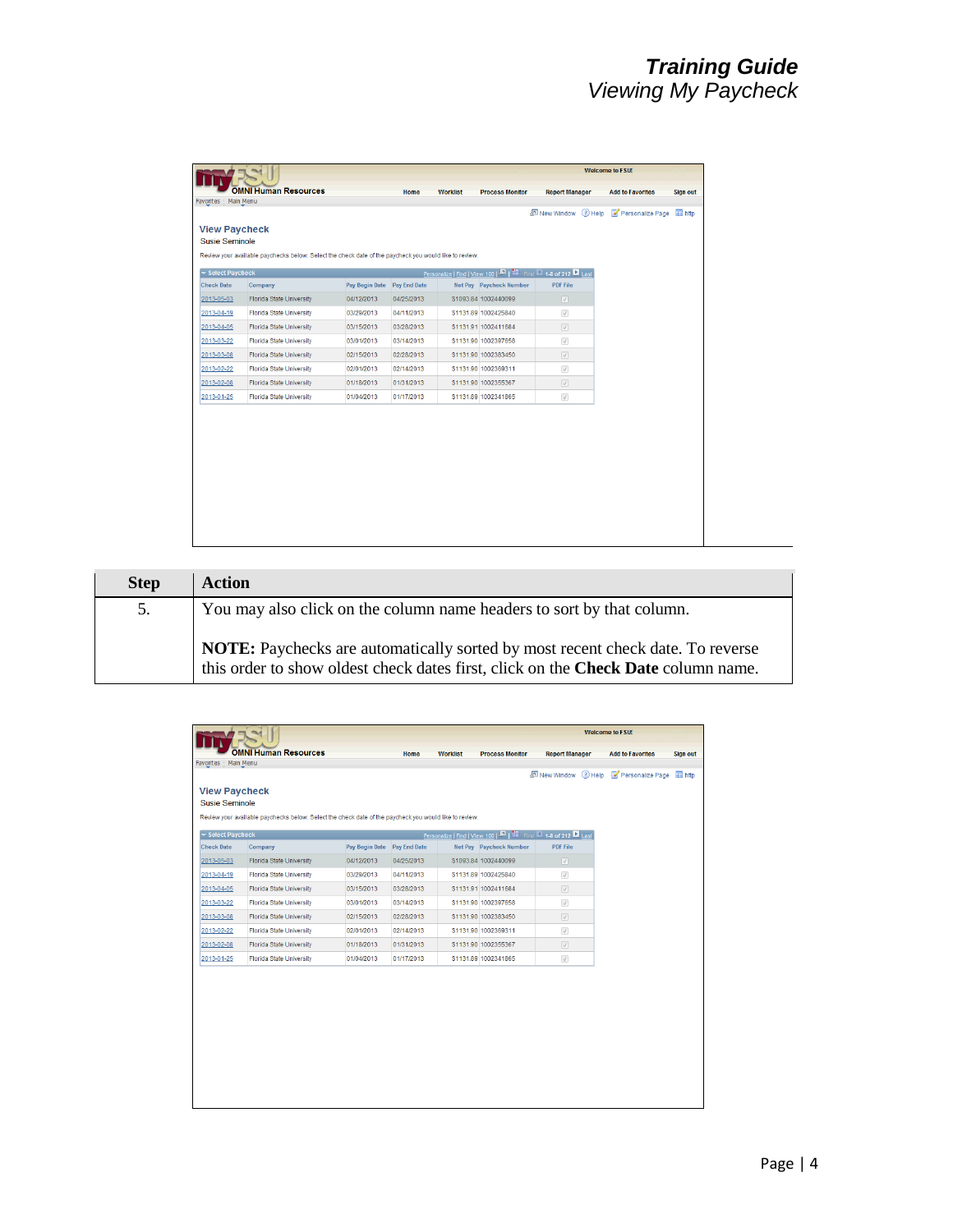| <b>Step</b>      | <b>Action</b>                                                                            |
|------------------|------------------------------------------------------------------------------------------|
| $\mathfrak{b}$ . | Select the paycheck which you would like to view by clicking the <b>Check Date</b> link. |

| New Window 2 Help<br>Personalize Page Thttp<br><b>View Paycheck</b><br>Susie Seminole<br>Review your available paychecks below. Select the check date of the paycheck you would like to review.<br><b>Exercise Paycheck</b><br>Personalize   Find   View 100   ET   Hill First   1-8 of 212   Last<br><b>PDF File</b><br>Company<br>Pay Begin Date Pay End Date<br>Net Pay Paycheck Number<br><b>Florida State University</b><br>\$1093.84 1002440099<br>$\sqrt{2}$<br>04/12/2013<br>04/25/2013<br><b>Florida State University</b><br>03/29/2013<br>04/11/2013<br>\$1131.89 1002425840<br>$\sqrt{ }$<br>Florida State University<br>\$1131.91 1002411684<br>$\boxed{\vee}$<br>03/15/2013<br>03/28/2013<br><b>Florida State University</b><br>03/01/2013<br>03/14/2013<br>\$1131.90 1002397658<br>$\sqrt{ }$<br>$\overline{\vee}$<br><b>Florida State University</b><br>02/15/2013<br>02/28/2013<br>\$1131.90 1002383450<br><b>Florida State University</b><br>02/01/2013<br>02/14/2013<br>\$1131.90 1002369311<br>$\sqrt{ }$<br>\$1131.90 1002355367<br><b>Florida State University</b><br>01/18/2013<br>01/31/2013<br>$\overrightarrow{v}$<br>Florida State University<br>01/04/2013<br>01/17/2013<br>\$1131.89 1002341865<br>$\sqrt{ }$ | Favorites   Main Menu |  |  |  |  |
|-------------------------------------------------------------------------------------------------------------------------------------------------------------------------------------------------------------------------------------------------------------------------------------------------------------------------------------------------------------------------------------------------------------------------------------------------------------------------------------------------------------------------------------------------------------------------------------------------------------------------------------------------------------------------------------------------------------------------------------------------------------------------------------------------------------------------------------------------------------------------------------------------------------------------------------------------------------------------------------------------------------------------------------------------------------------------------------------------------------------------------------------------------------------------------------------------------------------------------------------|-----------------------|--|--|--|--|
|                                                                                                                                                                                                                                                                                                                                                                                                                                                                                                                                                                                                                                                                                                                                                                                                                                                                                                                                                                                                                                                                                                                                                                                                                                           |                       |  |  |  |  |
|                                                                                                                                                                                                                                                                                                                                                                                                                                                                                                                                                                                                                                                                                                                                                                                                                                                                                                                                                                                                                                                                                                                                                                                                                                           |                       |  |  |  |  |
|                                                                                                                                                                                                                                                                                                                                                                                                                                                                                                                                                                                                                                                                                                                                                                                                                                                                                                                                                                                                                                                                                                                                                                                                                                           |                       |  |  |  |  |
|                                                                                                                                                                                                                                                                                                                                                                                                                                                                                                                                                                                                                                                                                                                                                                                                                                                                                                                                                                                                                                                                                                                                                                                                                                           |                       |  |  |  |  |
|                                                                                                                                                                                                                                                                                                                                                                                                                                                                                                                                                                                                                                                                                                                                                                                                                                                                                                                                                                                                                                                                                                                                                                                                                                           |                       |  |  |  |  |
|                                                                                                                                                                                                                                                                                                                                                                                                                                                                                                                                                                                                                                                                                                                                                                                                                                                                                                                                                                                                                                                                                                                                                                                                                                           | <b>Check Date</b>     |  |  |  |  |
|                                                                                                                                                                                                                                                                                                                                                                                                                                                                                                                                                                                                                                                                                                                                                                                                                                                                                                                                                                                                                                                                                                                                                                                                                                           | 2013-05-03            |  |  |  |  |
|                                                                                                                                                                                                                                                                                                                                                                                                                                                                                                                                                                                                                                                                                                                                                                                                                                                                                                                                                                                                                                                                                                                                                                                                                                           | 2013-04-19            |  |  |  |  |
|                                                                                                                                                                                                                                                                                                                                                                                                                                                                                                                                                                                                                                                                                                                                                                                                                                                                                                                                                                                                                                                                                                                                                                                                                                           | 2013-04-05            |  |  |  |  |
|                                                                                                                                                                                                                                                                                                                                                                                                                                                                                                                                                                                                                                                                                                                                                                                                                                                                                                                                                                                                                                                                                                                                                                                                                                           | 2013-03-22            |  |  |  |  |
|                                                                                                                                                                                                                                                                                                                                                                                                                                                                                                                                                                                                                                                                                                                                                                                                                                                                                                                                                                                                                                                                                                                                                                                                                                           | 2013-03-08            |  |  |  |  |
|                                                                                                                                                                                                                                                                                                                                                                                                                                                                                                                                                                                                                                                                                                                                                                                                                                                                                                                                                                                                                                                                                                                                                                                                                                           | 2013-02-22            |  |  |  |  |
|                                                                                                                                                                                                                                                                                                                                                                                                                                                                                                                                                                                                                                                                                                                                                                                                                                                                                                                                                                                                                                                                                                                                                                                                                                           | 2013-02-08            |  |  |  |  |
|                                                                                                                                                                                                                                                                                                                                                                                                                                                                                                                                                                                                                                                                                                                                                                                                                                                                                                                                                                                                                                                                                                                                                                                                                                           | 2013-01-25            |  |  |  |  |
|                                                                                                                                                                                                                                                                                                                                                                                                                                                                                                                                                                                                                                                                                                                                                                                                                                                                                                                                                                                                                                                                                                                                                                                                                                           |                       |  |  |  |  |
|                                                                                                                                                                                                                                                                                                                                                                                                                                                                                                                                                                                                                                                                                                                                                                                                                                                                                                                                                                                                                                                                                                                                                                                                                                           |                       |  |  |  |  |
|                                                                                                                                                                                                                                                                                                                                                                                                                                                                                                                                                                                                                                                                                                                                                                                                                                                                                                                                                                                                                                                                                                                                                                                                                                           |                       |  |  |  |  |
|                                                                                                                                                                                                                                                                                                                                                                                                                                                                                                                                                                                                                                                                                                                                                                                                                                                                                                                                                                                                                                                                                                                                                                                                                                           |                       |  |  |  |  |
|                                                                                                                                                                                                                                                                                                                                                                                                                                                                                                                                                                                                                                                                                                                                                                                                                                                                                                                                                                                                                                                                                                                                                                                                                                           |                       |  |  |  |  |
|                                                                                                                                                                                                                                                                                                                                                                                                                                                                                                                                                                                                                                                                                                                                                                                                                                                                                                                                                                                                                                                                                                                                                                                                                                           |                       |  |  |  |  |
|                                                                                                                                                                                                                                                                                                                                                                                                                                                                                                                                                                                                                                                                                                                                                                                                                                                                                                                                                                                                                                                                                                                                                                                                                                           |                       |  |  |  |  |

| <b>Step</b> | <b>Action</b>                                                                                                                                                                                                                              |
|-------------|--------------------------------------------------------------------------------------------------------------------------------------------------------------------------------------------------------------------------------------------|
| 7.          | <b>NOTE:</b> Pop-up blockers <i>must</i> be disabled to allow your paycheck to appear.                                                                                                                                                     |
|             | If no window appears after clicking this link, go to Tools on your Internet browser<br>menu bar and select "Pop-Up Blocker," then "Turn off Pop-up Blocker" or simply<br>hold down the Ctrl key on your keyboard while clicking this link. |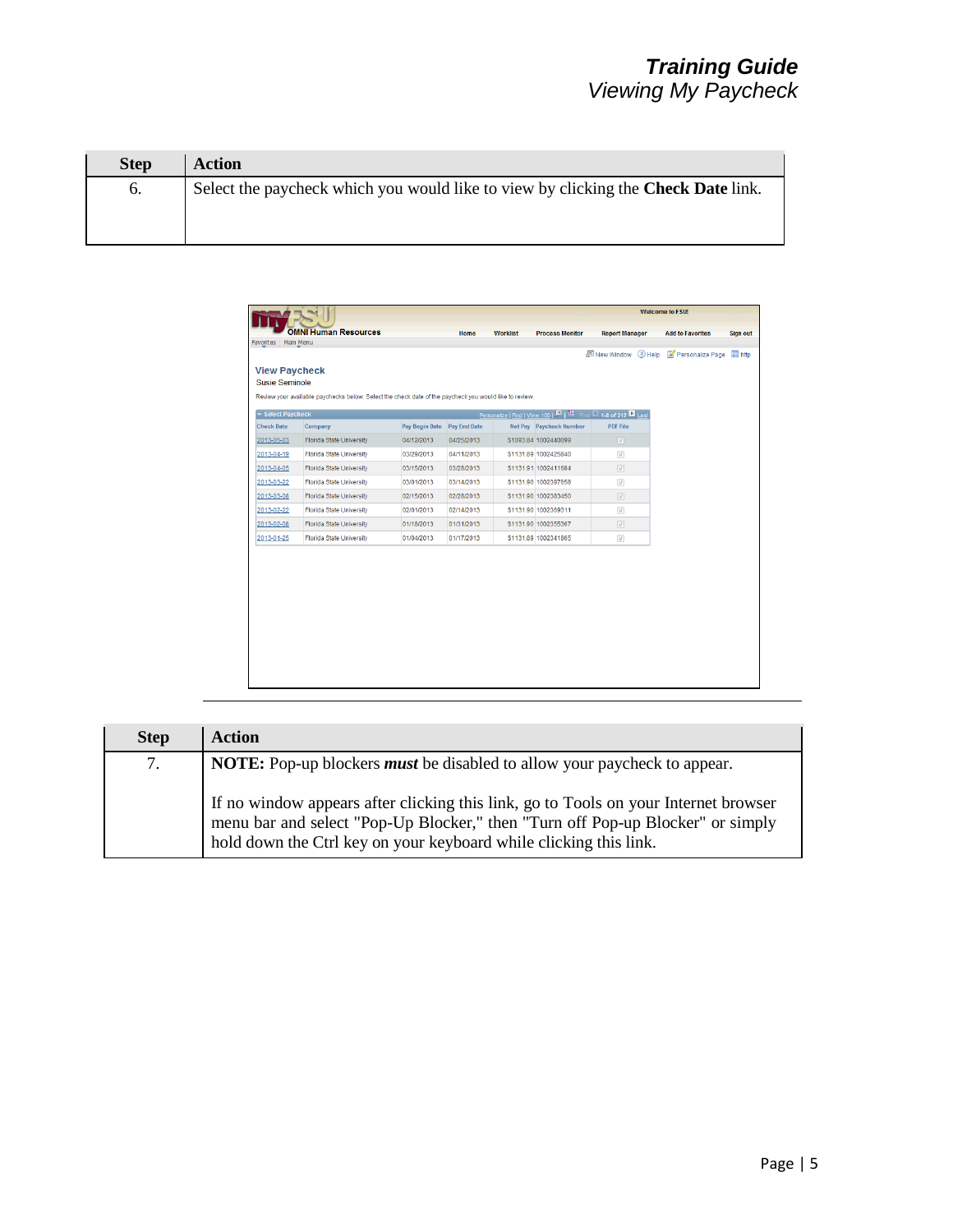|                                                                                                                            |                                                | Payroll Services, A5600 University Center<br><b>TALLAHASSEE, FL 32306-2392</b> | <b>FLORIDA STATE UNIVERSITY</b>                |                                                             | Net Pay:<br>Pay Begin Date:<br><b>Pay End Date:</b><br><b>Advice Date:</b> |                                                                    | 1,093.84<br>04/12/2013<br>04/25/2013<br>05/03/2013 |                                            |
|----------------------------------------------------------------------------------------------------------------------------|------------------------------------------------|--------------------------------------------------------------------------------|------------------------------------------------|-------------------------------------------------------------|----------------------------------------------------------------------------|--------------------------------------------------------------------|----------------------------------------------------|--------------------------------------------|
| Name:                                                                                                                      | <b>Susie Seminole</b>                          |                                                                                | <b>Business Unit:</b>                          |                                                             | <b>FSU01</b>                                                               |                                                                    |                                                    |                                            |
| Employee ID:                                                                                                               | 00001234                                       |                                                                                | Pay Group:                                     |                                                             |                                                                            | APF-F12 /A&P Regular Service                                       |                                                    |                                            |
| Address:                                                                                                                   | 101 Main Street                                |                                                                                | <b>Department:</b>                             |                                                             |                                                                            | 029000-Controller                                                  |                                                    |                                            |
|                                                                                                                            | Tallahassee. FL 32306                          |                                                                                | Location:                                      |                                                             |                                                                            | <b>UNIVERSITY CENTER</b>                                           |                                                    |                                            |
|                                                                                                                            |                                                |                                                                                | <b>Job Title:</b>                              |                                                             |                                                                            | <b>Accounting Specialist</b>                                       |                                                    |                                            |
|                                                                                                                            |                                                |                                                                                | Pay Rate:                                      |                                                             |                                                                            | \$1,460.15 Biweekly                                                |                                                    |                                            |
| <b>Fed Marital Status:</b>                                                                                                 |                                                | Single                                                                         | Fed Addl Percent:                              |                                                             |                                                                            |                                                                    |                                                    |                                            |
| Fed Allowance:                                                                                                             |                                                | ı                                                                              | Fed Addl Amount:                               |                                                             |                                                                            |                                                                    |                                                    |                                            |
| Current<br><b>YTD</b>                                                                                                      | <b>Gross Earnings</b><br>1.460.16<br>13.141.44 | <b>Fed Taxable Gross</b><br>1.398.44<br>12.669.31                              | <b>Total Taxes</b><br>267.74<br>2.428.53       |                                                             | <b>Total Deductions</b><br>98.58<br>563.87                                 |                                                                    |                                                    | Net Pay<br>1,093.84<br>10,149.04           |
|                                                                                                                            |                                                | <b>HOURS AND EARNINGS</b>                                                      |                                                |                                                             |                                                                            |                                                                    | <b>TAXES</b>                                       |                                            |
| <b>Description</b><br><b>Regular Pay</b><br><b>Sick Leave Pay</b><br>Vacation/Annual Leave Pav<br><b>Holiday Leave Pay</b> | -------<br>Rate<br>18.251916<br>18.251916      | Current<br>Hours<br>72.00<br>8.00                                              | Earnings<br>1.314.14<br>0.00<br>146.02<br>0.00 | <b>YTD</b><br><br>Hours<br>595.50<br>8.50<br>52.00<br>64.00 | Earnings<br>10.869.03<br>155.15<br>949.13<br>1.168.13                      | <b>Description</b><br>Fed Withholdng<br>Fed MED/EE<br>Fed OASDI/EE | Current<br>157.41<br>20.91<br>89.42                | <b>YTD</b><br>1,429.17<br>189.42<br>809.94 |

| <b>Step</b> | Action                                                                               |
|-------------|--------------------------------------------------------------------------------------|
| 8.          | The paycheck will open as a PDF file that can either be saved or printed, as needed. |
|             | Next, we will review the different components of your paycheck.                      |

|                                                                                                              |                                                | FLORIDA STATE UNIVERSITY Net Pay:<br>Payroll Services, A5600 University Center<br>TALLAHASSEE, FL 32306-2392 |                                                             |                                                             | Pay Begin Date:<br><b>Pay End Date:</b><br><b>Advice Date:</b> |                                                                                 | 1,093.84<br>04/12/2013<br>04/25/2013<br>05/03/2013 |                                            |
|--------------------------------------------------------------------------------------------------------------|------------------------------------------------|--------------------------------------------------------------------------------------------------------------|-------------------------------------------------------------|-------------------------------------------------------------|----------------------------------------------------------------|---------------------------------------------------------------------------------|----------------------------------------------------|--------------------------------------------|
| Name:                                                                                                        | Susie Seminole                                 |                                                                                                              | <b>Business Unit:</b>                                       |                                                             | <b>FSU01</b>                                                   |                                                                                 |                                                    |                                            |
| Employee ID:                                                                                                 | 00001234                                       |                                                                                                              | Pay Group:                                                  |                                                             |                                                                | APF-F12 /A&P Regular Service                                                    |                                                    |                                            |
| Address:                                                                                                     | 101 Main Street<br>Tallahassee, FL 32306       |                                                                                                              | <b>Department:</b>                                          |                                                             |                                                                | 029000-Controller                                                               |                                                    |                                            |
|                                                                                                              |                                                |                                                                                                              | Location:<br><b>Job Title:</b><br>Pay Rate:                 |                                                             |                                                                | <b>UNIVERSITY CENTER</b><br><b>Accounting Specialist</b><br>\$1,460.15 Biweekly |                                                    |                                            |
| <b>Fed Marital Status:</b>                                                                                   |                                                | Single                                                                                                       | Fed Addl Percent:                                           |                                                             |                                                                |                                                                                 |                                                    |                                            |
| <b>Fed Allowance:</b>                                                                                        |                                                | ۱                                                                                                            | Fed Addl Amount:                                            |                                                             |                                                                |                                                                                 |                                                    |                                            |
| Current<br><b>YTD</b>                                                                                        | <b>Gross Earnings</b><br>1.460.16<br>13.141.44 | Fed Taxable Gross<br>1.398.44<br>12,669.31                                                                   | <b>Total Taxes</b><br>267.74<br>2.428.53                    |                                                             | <b>Total Deductions</b><br>98.58<br>563.87                     |                                                                                 |                                                    | Net Pay<br>1.093.84<br>10,149.04           |
|                                                                                                              |                                                | <b>HOURS AND EARNINGS</b>                                                                                    |                                                             |                                                             |                                                                |                                                                                 | <b>TAXES</b>                                       |                                            |
| <b>Description</b><br>Regular Pay<br><b>Sick Leave Pay</b><br>Vacation/Annual Leave Pav<br>Holiday Leave Pay | <br>Rate<br>18.251916<br>18.251916             | Current<br>Hours<br>72.00<br>\$.00                                                                           | ---------<br>Earnings<br>1.314.14<br>0.00<br>146.02<br>0.00 | <b>YTD</b><br><br>Hours<br>595.50<br>8.50<br>52.00<br>64.00 | <br>Earnings<br>10.869.03<br>155.15<br>949.13<br>1.168.13      | <b>Description</b><br>Fed Withholdng<br>Fed MED/EE<br><b>Fed OASDI/EE</b>       | Current<br>157.41<br>20.91<br>89.42                | <b>YTD</b><br>1,429.17<br>189.42<br>809.94 |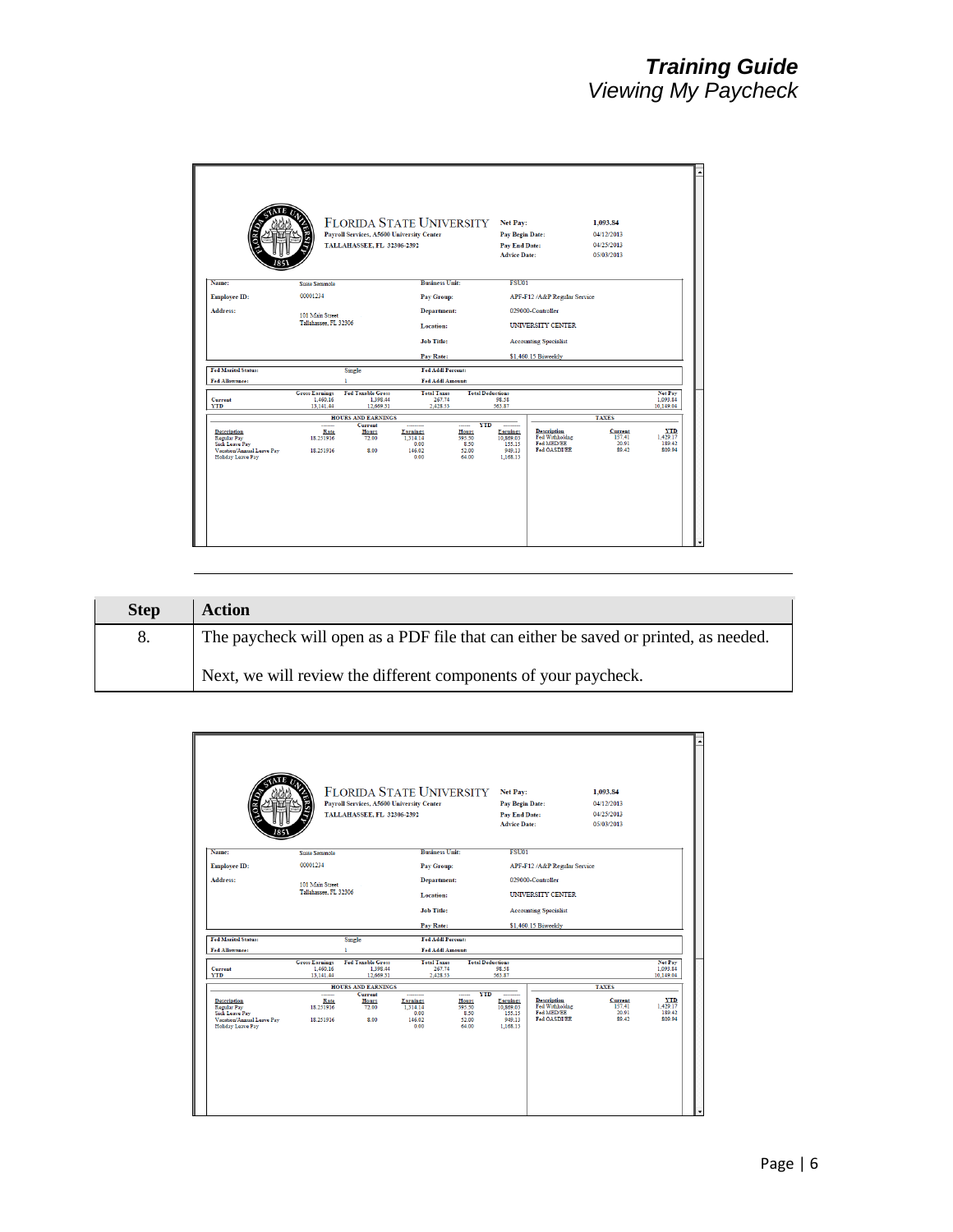| <b>Step</b> | Action                                                                       |
|-------------|------------------------------------------------------------------------------|
| -9.         | Net Pay is the Gross amount less taxes and deductions. Net Pay is the amount |
|             | deposited into your bank account.                                            |



| <b>Step</b> | <b>Action</b>                                                                         |
|-------------|---------------------------------------------------------------------------------------|
| 10.         | Pay Begin Date is the first day in the bi-weekly pay period. This is always a Friday. |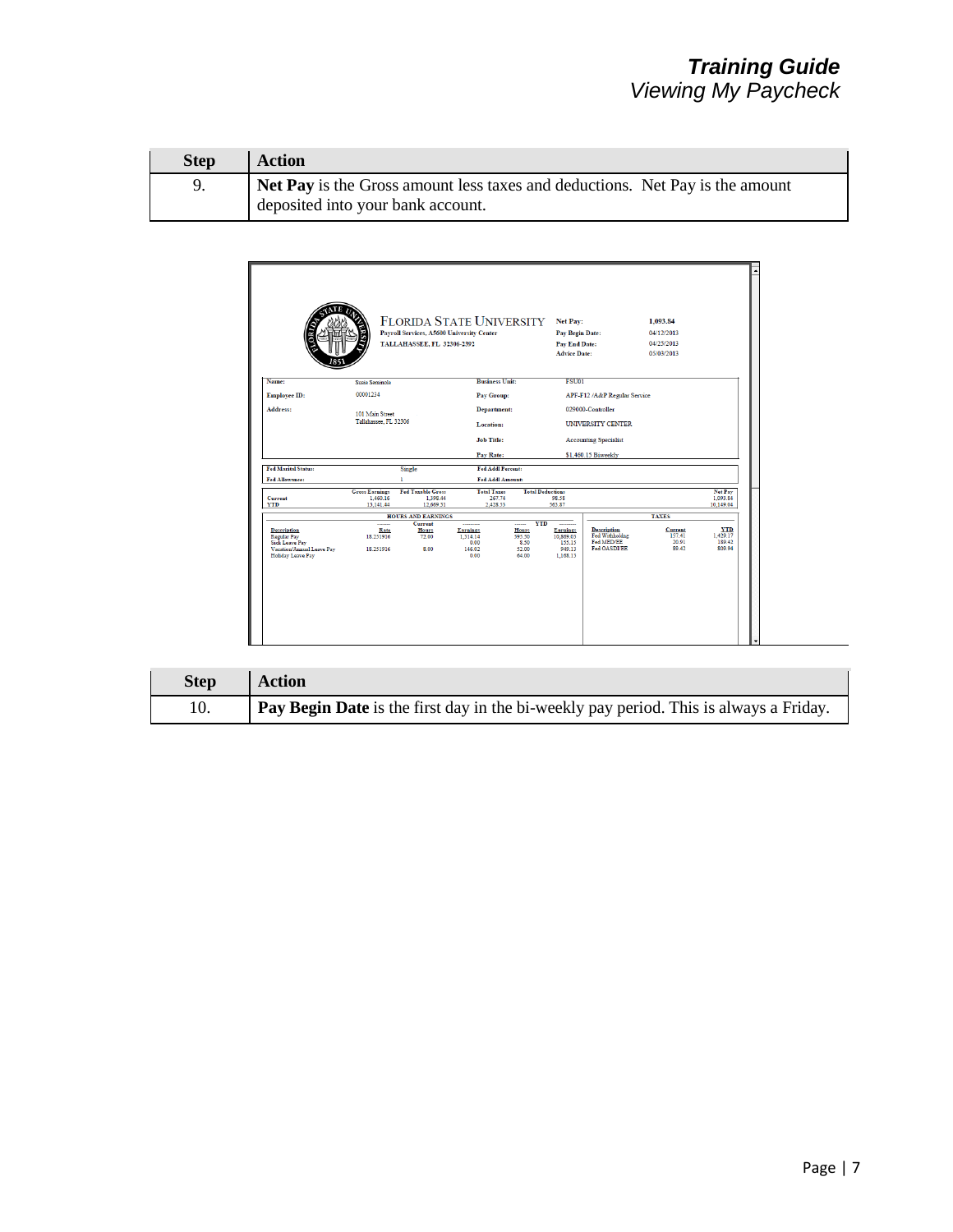|                                                                                                              |                                                | <b>FLORIDA STATE UNIVERSITY</b><br>Payroll Services, A5600 University Center<br>TALLAHASSEE, FL 32306-2392 |                                                            |                                                                   | Net Pay:<br>Pay Begin Date:<br><b>Pay End Date:</b><br><b>Advice Date:</b> |                                                             | 1,093.84<br>04/12/2013<br>04/25/2013<br>05/03/2013 |                                            |
|--------------------------------------------------------------------------------------------------------------|------------------------------------------------|------------------------------------------------------------------------------------------------------------|------------------------------------------------------------|-------------------------------------------------------------------|----------------------------------------------------------------------------|-------------------------------------------------------------|----------------------------------------------------|--------------------------------------------|
| Name:                                                                                                        | <b>Susie Seminole</b>                          |                                                                                                            | <b>Business Unit:</b>                                      |                                                                   | <b>FSU01</b>                                                               |                                                             |                                                    |                                            |
| Employee ID:                                                                                                 | 00001234                                       |                                                                                                            | Pay Group:                                                 |                                                                   |                                                                            | APF-F12 /A&P Regular Service                                |                                                    |                                            |
| Address:                                                                                                     | 101 Main Street                                |                                                                                                            | <b>Department:</b>                                         |                                                                   |                                                                            | 029000-Controller                                           |                                                    |                                            |
|                                                                                                              | Tallahassee, FL 32306                          |                                                                                                            | Location:                                                  |                                                                   |                                                                            | UNIVERSITY CENTER                                           |                                                    |                                            |
|                                                                                                              |                                                |                                                                                                            | <b>Job Title:</b>                                          |                                                                   |                                                                            | <b>Accounting Specialist</b>                                |                                                    |                                            |
|                                                                                                              |                                                |                                                                                                            | Pay Rate:                                                  |                                                                   |                                                                            | \$1,460.15 Biweekly                                         |                                                    |                                            |
| <b>Fed Marital Status:</b>                                                                                   |                                                | Single                                                                                                     | Fed Addl Percent:                                          |                                                                   |                                                                            |                                                             |                                                    |                                            |
| Fed Allowance:                                                                                               |                                                |                                                                                                            | Fed Addl Amount:                                           |                                                                   |                                                                            |                                                             |                                                    |                                            |
| Current<br><b>YTD</b>                                                                                        | <b>Gross Earnings</b><br>1,460.16<br>13.141.44 | <b>Fed Taxable Gross</b><br>1.398.44<br>12.669.31                                                          | <b>Total Taxes</b><br>267.74<br>2.428.53                   |                                                                   | <b>Total Deductions</b><br>98.58<br>563.87                                 |                                                             |                                                    | Net Pay<br>1,093.84<br>10,149.04           |
|                                                                                                              |                                                | <b>HOURS AND EARNINGS</b>                                                                                  |                                                            |                                                                   |                                                                            |                                                             | <b>TAXES</b>                                       |                                            |
| Description<br><b>Regular Pay</b><br><b>Sick Leave Pay</b><br>Vacation/Annual Leave Pav<br>Holiday Leave Pay | <br>Rate<br>18.251916<br>18.251916             | Current<br>Hours<br>72.00<br>\$.00                                                                         | --------<br>Earnings<br>1.314.14<br>0.00<br>146.02<br>0.00 | <b>YTD</b><br>------<br>Hours<br>595.50<br>8.50<br>52.00<br>64.00 | --------<br>Earnings<br>10.869.03<br>155.15<br>949.13<br>1.168.13          | Description<br>Fed Withholdng<br>Fed MED/EE<br>Fed OASDI/EE | Current<br>157.41<br>20.91<br>89.42                | <b>YTD</b><br>1.429.17<br>189.42<br>809.94 |

| <b>Step</b> | Action                                                                     |
|-------------|----------------------------------------------------------------------------|
|             | Pay End Date is the last day in the bi-weekly pay period. This is always a |
|             | Thursday. There are a total of fourteen days in each pay period.           |

|                                                                                                                            |                                                | <b>FLORIDA STATE UNIVERSITY</b><br>Payroll Services, A5600 University Center<br>TALLAHASSEE, FL 32306-2392 |                                                    |                                                    | Net Pay:<br>Pay Begin Date:<br><b>Pay End Date:</b><br><b>Advice Date:</b>       |                                                             | 1,093.84<br>04/12/2013<br>04/25/2013<br>05/03/2013 |                                            |
|----------------------------------------------------------------------------------------------------------------------------|------------------------------------------------|------------------------------------------------------------------------------------------------------------|----------------------------------------------------|----------------------------------------------------|----------------------------------------------------------------------------------|-------------------------------------------------------------|----------------------------------------------------|--------------------------------------------|
| Name:                                                                                                                      | Susie Seminole                                 |                                                                                                            | <b>Business Unit:</b>                              |                                                    | <b>FSU01</b>                                                                     |                                                             |                                                    |                                            |
| Employee ID:                                                                                                               | 00001234                                       |                                                                                                            | Pay Group:                                         |                                                    |                                                                                  | APF-F12 /A&P Regular Service                                |                                                    |                                            |
| Address:                                                                                                                   |                                                |                                                                                                            | <b>Department:</b>                                 |                                                    |                                                                                  | 029000-Controller                                           |                                                    |                                            |
|                                                                                                                            | 101 Main Street<br>Tallahassee, FL 32306       |                                                                                                            | Location:                                          |                                                    | <b>UNIVERSITY CENTER</b>                                                         |                                                             |                                                    |                                            |
|                                                                                                                            |                                                |                                                                                                            | <b>Job Title:</b>                                  |                                                    | <b>Accounting Specialist</b>                                                     |                                                             |                                                    |                                            |
|                                                                                                                            |                                                |                                                                                                            | Pay Rate:                                          |                                                    |                                                                                  | \$1,460.15 Biweekly                                         |                                                    |                                            |
| <b>Fed Marital Status:</b>                                                                                                 |                                                | Single                                                                                                     | Fed Addl Percent:                                  |                                                    |                                                                                  |                                                             |                                                    |                                            |
| Fed Allowance:                                                                                                             |                                                | ı.                                                                                                         | Fed Addl Amount:                                   |                                                    |                                                                                  |                                                             |                                                    |                                            |
| Current<br><b>YTD</b>                                                                                                      | <b>Gross Earnings</b><br>1.460.16<br>13,141.44 | <b>Fed Taxable Gross</b><br>1.398.44<br>12,669.31                                                          | <b>Total Taxes</b><br>267.74<br>2,428.53           |                                                    | <b>Total Deductions</b><br>98.58<br>563.87                                       |                                                             |                                                    | Net Pay<br>1,093.84<br>10,149.04           |
|                                                                                                                            |                                                | <b>HOURS AND EARNINGS</b>                                                                                  |                                                    |                                                    |                                                                                  |                                                             | <b>TAXES</b>                                       |                                            |
| <b>Description</b><br><b>Regular Pay</b><br><b>Sick Leave Pay</b><br>Vacation/Annual Leave Pav<br><b>Holiday Leave Pay</b> | <br>Rate<br>18.251916<br>18.251916             | Current<br>Hours<br>72.00<br>\$.00                                                                         | <br>Earnings<br>1.314.14<br>0.00<br>146.02<br>0.00 | -----<br>Hours<br>595.50<br>8.50<br>52.00<br>64.00 | <b>YTD</b><br>---------<br>Earnings<br>10.869.03<br>155.15<br>949.13<br>1.168.13 | Description<br>Fed Withholdng<br>Fed MED/EE<br>Fed OASDI/EE | Current<br>157.41<br>20.91<br>89.42                | <b>YTD</b><br>1,429.17<br>189.42<br>809.94 |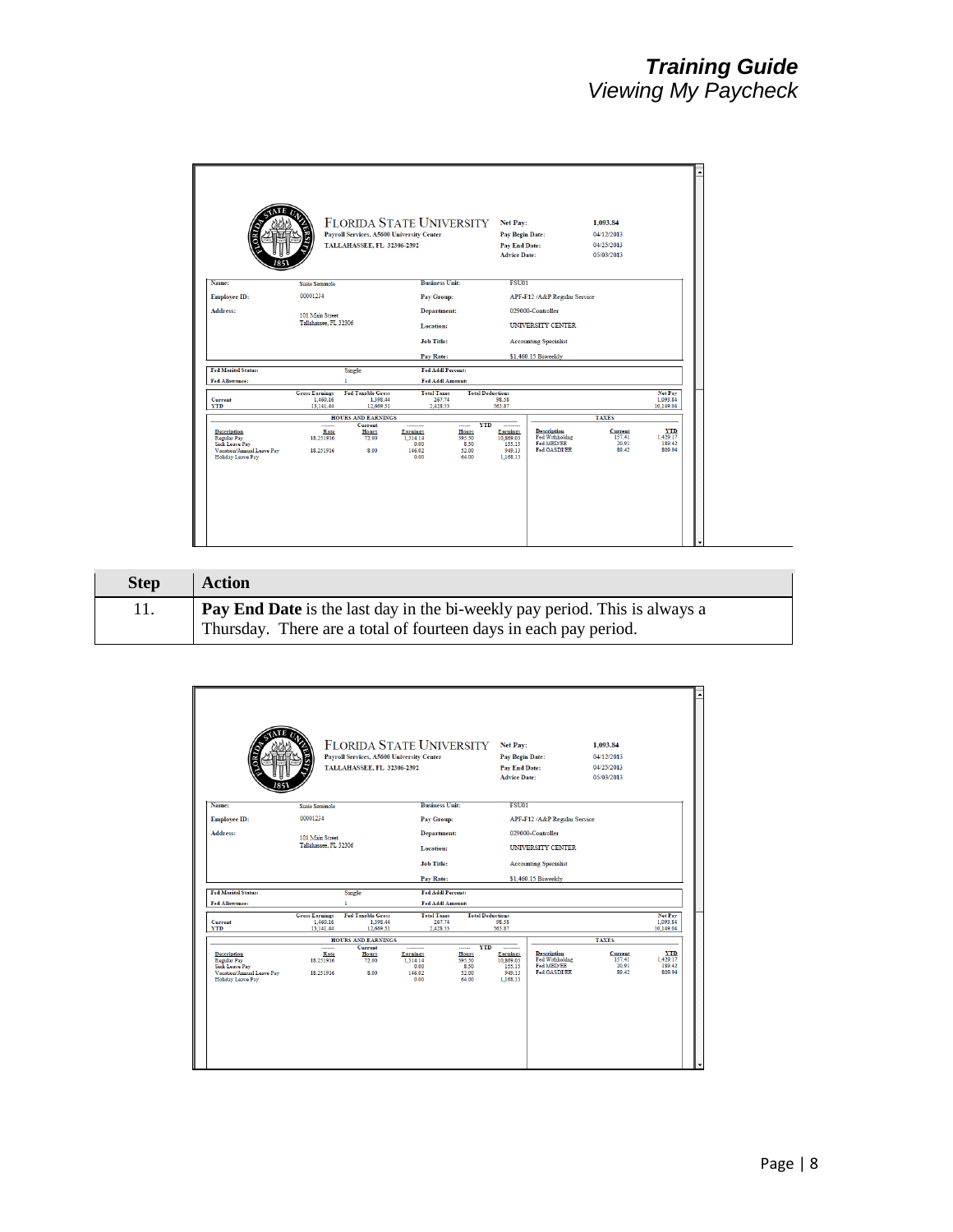| Step   Action |                                                                         |
|---------------|-------------------------------------------------------------------------|
|               | Advice Date is the date which the funds will post to your bank account. |

|                                                                                                                     |                                                | <b>FLORIDA STATE UNIVERSITY</b><br>Payroll Services, A5600 University Center<br>TALLAHASSEE, FL 32306-2392 |                                                |                                                                   | Net Pay:<br>Pay Begin Date:<br><b>Pay End Date:</b><br><b>Advice Date:</b> |                                                                    | 1,093.84<br>04/12/2013<br>04/25/2013<br>05/03/2013 |                                            |
|---------------------------------------------------------------------------------------------------------------------|------------------------------------------------|------------------------------------------------------------------------------------------------------------|------------------------------------------------|-------------------------------------------------------------------|----------------------------------------------------------------------------|--------------------------------------------------------------------|----------------------------------------------------|--------------------------------------------|
| Name:                                                                                                               | <b>Susie Seminole</b>                          |                                                                                                            | <b>Business Unit:</b>                          |                                                                   | <b>FSU01</b>                                                               |                                                                    |                                                    |                                            |
| Employee ID:                                                                                                        | 00001234                                       |                                                                                                            | Pay Group:                                     |                                                                   |                                                                            | APF-F12 /A&P Regular Service                                       |                                                    |                                            |
| Address:                                                                                                            | 101 Main Street<br>Tallahassee, FL 32306       |                                                                                                            | <b>Department:</b><br>Location:                |                                                                   |                                                                            | 029000-Controller<br><b>UNIVERSITY CENTER</b>                      |                                                    |                                            |
|                                                                                                                     |                                                |                                                                                                            | <b>Job Title:</b><br>Pay Rate:                 |                                                                   |                                                                            | <b>Accounting Specialist</b><br>\$1,460.15 Biweekly                |                                                    |                                            |
| <b>Fed Marital Status:</b>                                                                                          |                                                | Single                                                                                                     | Fed Addl Percent:                              |                                                                   |                                                                            |                                                                    |                                                    |                                            |
| Fed Allowance:                                                                                                      |                                                | ٦                                                                                                          | Fed Addl Amount:                               |                                                                   |                                                                            |                                                                    |                                                    |                                            |
| Current<br><b>YTD</b>                                                                                               | <b>Gross Earnings</b><br>1.460.16<br>13,141.44 | <b>Fed Taxable Gross</b><br>1.398.44<br>12,669.31                                                          | <b>Total Taxes</b><br>267.74<br>2,428.53       |                                                                   | <b>Total Deductions</b><br>98.58<br>563.87                                 |                                                                    |                                                    | Net Pay<br>1.093.84<br>10,149.04           |
|                                                                                                                     |                                                | <b>HOURS AND EARNINGS</b>                                                                                  |                                                |                                                                   |                                                                            |                                                                    | <b>TAXES</b>                                       |                                            |
| <b>Description</b><br>Regular Pay<br><b>Sick Leave Pay</b><br>Vacation/Annual Leave Pav<br><b>Holiday Leave Pay</b> | <br>Rate<br>18.251916<br>18.251916             | Current<br>Hours<br>72.00<br>\$.00                                                                         | Earnings<br>1.314.14<br>0.00<br>146.02<br>0.00 | <b>YTD</b><br>------<br>Hours<br>595.50<br>8.50<br>52.00<br>64.00 | Earnings<br>10.869.03<br>155.15<br>949.13<br>1.168.13                      | Description<br>Fed Withholdng<br>Fed MED/EE<br><b>Fed OASDI/EE</b> | Current<br>157.41<br>20.91<br>89.42                | <b>YTD</b><br>1,429.17<br>189.42<br>809.94 |

| <b>Step</b> | <b>Action</b>                                                                                                                                                                                  |
|-------------|------------------------------------------------------------------------------------------------------------------------------------------------------------------------------------------------|
| 13.         | Fed Marital Status, Fed Allowance, Fed Addl Percent and Fed Addl Amount<br>are based on your W-4 allowance selection. They determine the amount of federal<br>withholding from biweekly wages. |
|             | If you need to revise your W-4 tax status, see 'Editing W-4 Tax Information'<br>training guide for more details.                                                                               |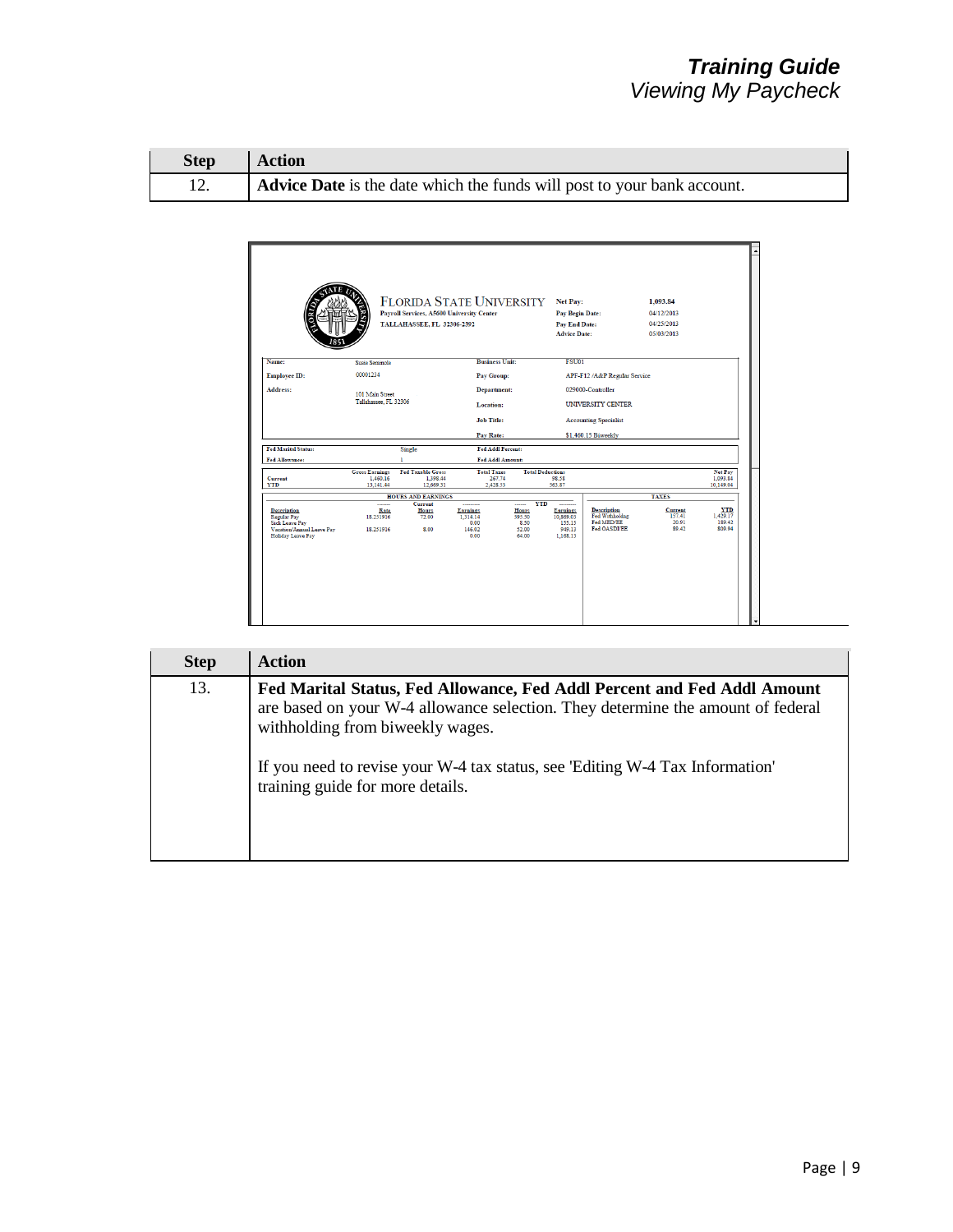|                                                                                                                     |                                                | Payroll Services, A5600 University Center<br>TALLAHASSEE, FL 32306-2392 | <b>FLORIDA STATE UNIVERSITY</b>                             |                                                                   | Net Pay:<br>Pay Begin Date:<br><b>Pay End Date:</b><br><b>Advice Date:</b> |                                                             | 1.093.84<br>04/12/2013<br>04/25/2013<br>05/03/2013 |                                            |
|---------------------------------------------------------------------------------------------------------------------|------------------------------------------------|-------------------------------------------------------------------------|-------------------------------------------------------------|-------------------------------------------------------------------|----------------------------------------------------------------------------|-------------------------------------------------------------|----------------------------------------------------|--------------------------------------------|
| Name:                                                                                                               | <b>Susie Seminole</b>                          |                                                                         | <b>Business Unit:</b>                                       |                                                                   | <b>FSU01</b>                                                               |                                                             |                                                    |                                            |
| Employee ID:                                                                                                        | 00001234                                       |                                                                         | Pay Group:                                                  |                                                                   |                                                                            | APF-F12 /A&P Regular Service                                |                                                    |                                            |
| Address:                                                                                                            | 101 Main Street                                |                                                                         | <b>Department:</b>                                          |                                                                   |                                                                            | 029000-Controller                                           |                                                    |                                            |
|                                                                                                                     | Tallahassee, FL 32306                          |                                                                         | Location:                                                   |                                                                   |                                                                            | UNIVERSITY CENTER                                           |                                                    |                                            |
|                                                                                                                     |                                                |                                                                         | <b>Job Title:</b>                                           |                                                                   |                                                                            | <b>Accounting Specialist</b>                                |                                                    |                                            |
|                                                                                                                     |                                                |                                                                         | Pay Rate:                                                   |                                                                   |                                                                            | \$1,460.15 Biweekly                                         |                                                    |                                            |
| <b>Fed Marital Status:</b>                                                                                          |                                                | Single                                                                  | Fed Addl Percent:                                           |                                                                   |                                                                            |                                                             |                                                    |                                            |
| Fed Allowance:                                                                                                      |                                                | ı                                                                       | Fed Addl Amount:                                            |                                                                   |                                                                            |                                                             |                                                    |                                            |
| Current<br><b>YTD</b>                                                                                               | <b>Gross Earnings</b><br>1.460.16<br>13,141.44 | <b>Fed Taxable Gross</b><br>1.398.44<br>12,669.31                       | <b>Total Taxes</b><br>267.74<br>2,428.53                    |                                                                   | <b>Total Deductions</b><br>98.58<br>563.87                                 |                                                             |                                                    | Net Pay<br>1,093.84<br>10,149.04           |
|                                                                                                                     |                                                | <b>HOURS AND EARNINGS</b>                                               |                                                             |                                                                   |                                                                            |                                                             | <b>TAXES</b>                                       |                                            |
| <b>Description</b><br><b>Regular Pay</b><br><b>Sick Leave Pay</b><br>Vacation/Annual Leave Pav<br>Holiday Leave Pay | <br>Rate<br>18.251916<br>18.251916             | Current<br>Hours<br>72.00<br>8.00                                       | ---------<br>Earnings<br>1.314.14<br>0.00<br>146.02<br>0.00 | <b>YTD</b><br>------<br>Hours<br>595.50<br>8.50<br>52.00<br>64.00 | Earnings<br>10.869.03<br>155.15<br>949.13<br>1.168.13                      | Description<br>Fed Withholdng<br>Fed MED/EE<br>Fed OASDI/EE | Current<br>157.41<br>20.91<br>89.42                | <b>YTD</b><br>1,429.17<br>189.42<br>809.94 |

| <b>Step</b> | <b>Action</b>                                                     |
|-------------|-------------------------------------------------------------------|
|             | <b>Gross Earnings</b> is the amount earned before any deductions. |

|                                                                                                              |                                                | Payroll Services, A5600 University Center<br>TALLAHASSEE, FL 32306-2392 | FLORIDA STATE UNIVERSITY Net Pay:                  |                                                     | Pay Begin Date:<br><b>Pay End Date:</b><br><b>Advice Date:</b> |                                                                    | 1.093.84<br>04/12/2013<br>04/25/2013<br>05/03/2013 |                                            |
|--------------------------------------------------------------------------------------------------------------|------------------------------------------------|-------------------------------------------------------------------------|----------------------------------------------------|-----------------------------------------------------|----------------------------------------------------------------|--------------------------------------------------------------------|----------------------------------------------------|--------------------------------------------|
| Name:                                                                                                        | <b>Susie Seminole</b>                          |                                                                         | <b>Business Unit:</b>                              |                                                     | <b>FSU01</b>                                                   |                                                                    |                                                    |                                            |
| Employee ID:                                                                                                 | 00001234                                       |                                                                         | Pay Group:                                         |                                                     |                                                                | APF-F12 /A&P Regular Service                                       |                                                    |                                            |
| Address:                                                                                                     |                                                |                                                                         | <b>Department:</b>                                 |                                                     |                                                                | 029000-Controller                                                  |                                                    |                                            |
|                                                                                                              | 101 Main Street<br>Tallahassee, FL 32306       |                                                                         | Location:                                          |                                                     |                                                                | <b>UNIVERSITY CENTER</b>                                           |                                                    |                                            |
|                                                                                                              |                                                |                                                                         | <b>Job Title:</b>                                  |                                                     |                                                                | <b>Accounting Specialist</b>                                       |                                                    |                                            |
|                                                                                                              |                                                |                                                                         | Pay Rate:                                          |                                                     |                                                                | \$1,460.15 Biweekly                                                |                                                    |                                            |
| <b>Fed Marital Status:</b>                                                                                   |                                                | Single                                                                  | Fed Addl Percent:                                  |                                                     |                                                                |                                                                    |                                                    |                                            |
| Fed Allowance:                                                                                               |                                                |                                                                         | Fed Addl Amount:                                   |                                                     |                                                                |                                                                    |                                                    |                                            |
| Current<br><b>YTD</b>                                                                                        | <b>Gross Earnings</b><br>1.460.16<br>13,141.44 | <b>Fed Taxable Gross</b><br>1.398.44<br>12,669.31                       | <b>Total Taxes</b><br>267.74<br>2,428.53           |                                                     | <b>Total Deductions</b><br>98.58<br>563.87                     |                                                                    |                                                    | Net Pay<br>1,093.84<br>10,149.04           |
|                                                                                                              |                                                | <b>HOURS AND EARNINGS</b><br>Current                                    |                                                    |                                                     | <b>YTD</b>                                                     |                                                                    | <b>TAXES</b>                                       |                                            |
| <b>Description</b><br>Regular Pay<br>Sick Leave Pay<br>Vacation/Annual Leave Pav<br><b>Holiday Leave Pay</b> | <br>Rate<br>18 25 1916<br>18.251916            | Hours<br>72.00<br>\$.00                                                 | <br>Earnings<br>1.314.14<br>0.00<br>146.02<br>0.00 | ------<br>Hours<br>595.50<br>8.50<br>52.00<br>64.00 | Earnings<br>10 869 03<br>155.15<br>949.13<br>1.168.13          | <b>Description</b><br>Fed Withholdng<br>Fed MED/EE<br>Fed OASDI/EE | Current<br>157.41<br>20.91<br>89.42                | <b>YTD</b><br>1,429.17<br>189.42<br>809.94 |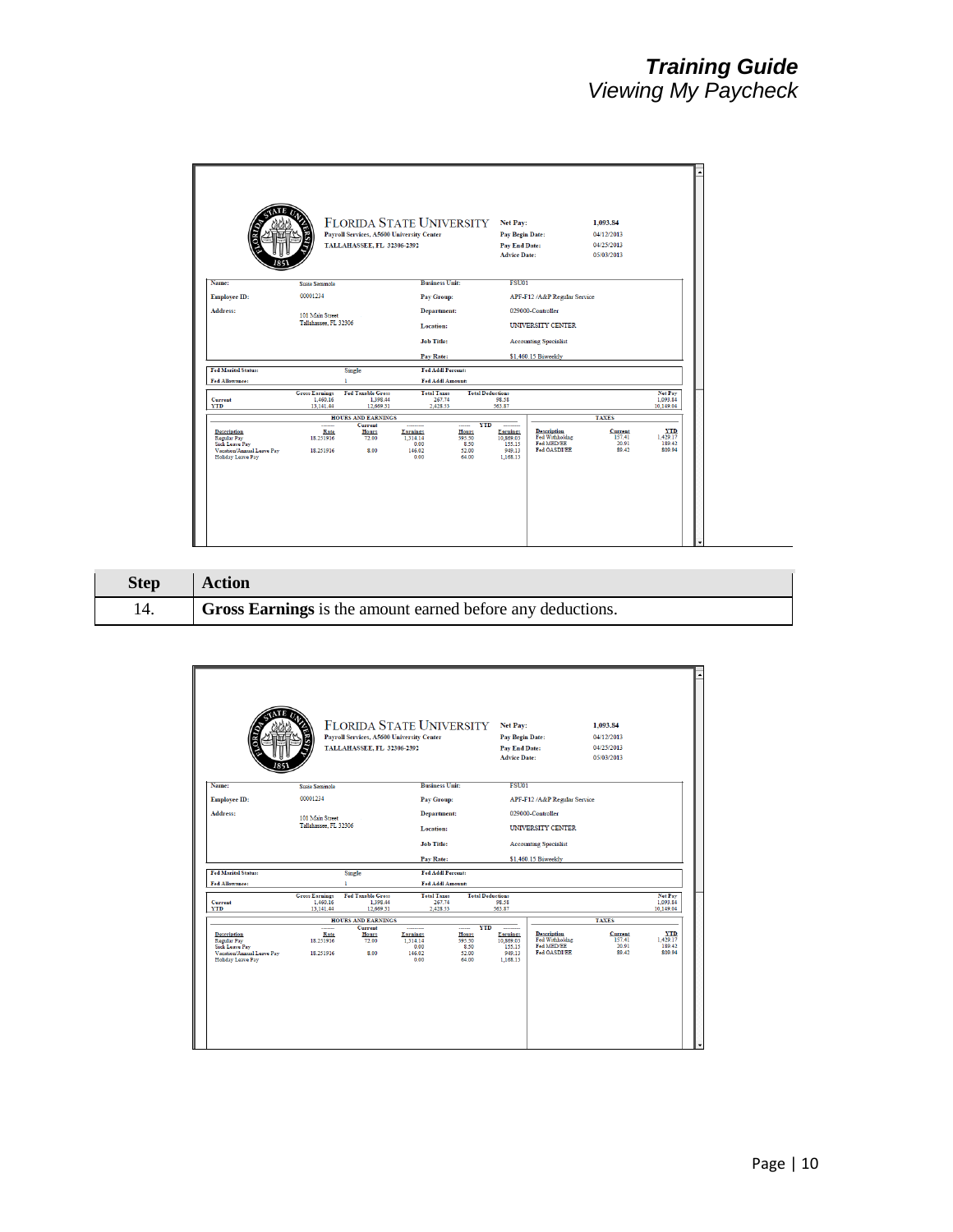| <b>Step</b> | Action                                                                                                     |
|-------------|------------------------------------------------------------------------------------------------------------|
| 15.         | <b>Fed Taxable Gross</b> is the total wages reported to the Internal Revenue Service<br>(IRS) to be taxed. |



| <b>Step</b> | <b>Action</b>                                                                                                        |
|-------------|----------------------------------------------------------------------------------------------------------------------|
| 16.         | Total Taxes contain all payroll taxes added together including Federal Income,<br>Medicare and Social Security Taxes |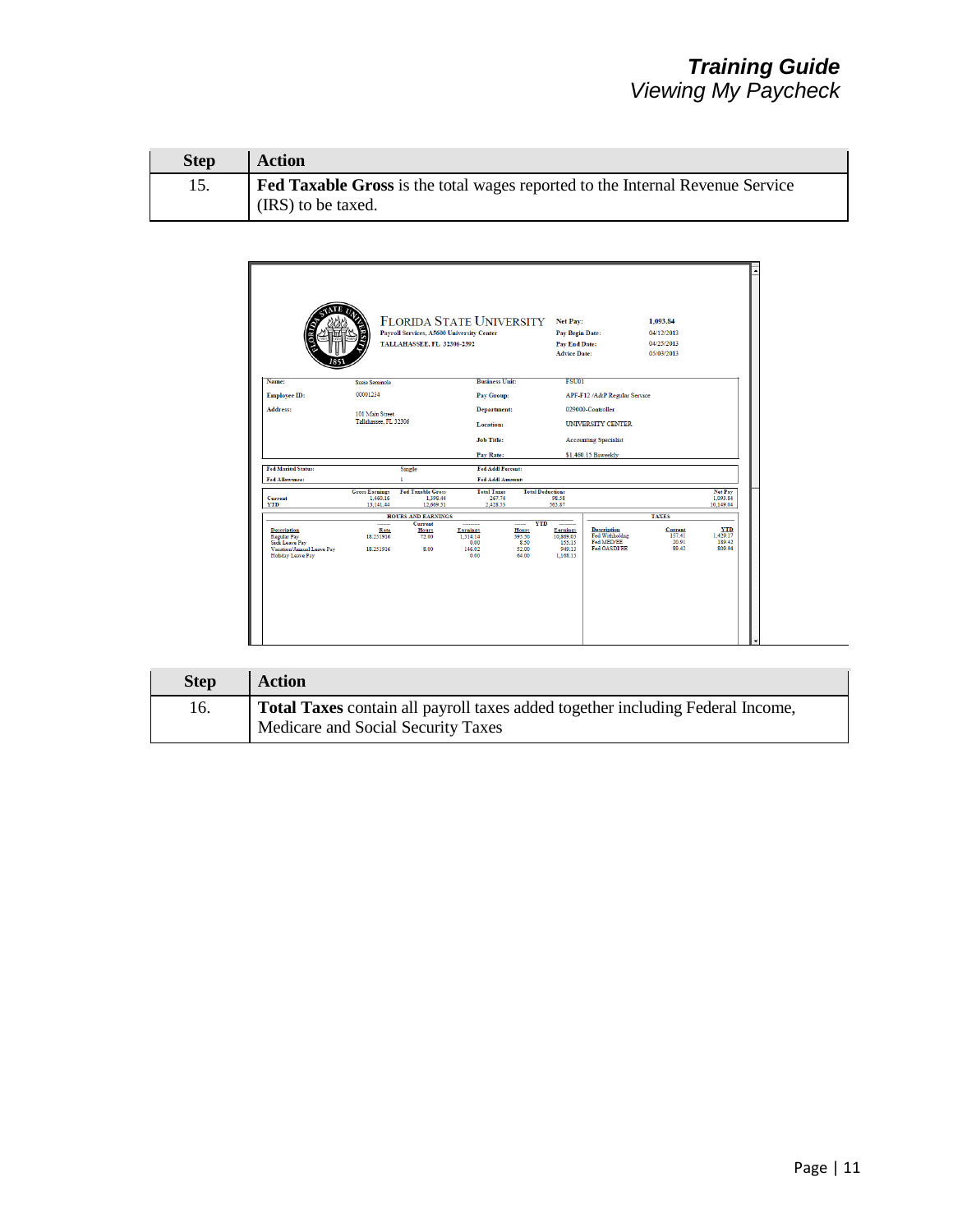|                                                                                                                            |                                                | <b>FLORIDA STATE UNIVERSITY</b><br>Payroll Services, A5600 University Center<br>TALLAHASSEE, FL 32306-2392 |                                                |                                                     | Net Pay:<br>Pay Begin Date:<br>Pay End Date:<br><b>Advice Date:</b> |                                                             | 1,093.84<br>04/12/2013<br>04/25/2013<br>05/03/2013 |                                            |
|----------------------------------------------------------------------------------------------------------------------------|------------------------------------------------|------------------------------------------------------------------------------------------------------------|------------------------------------------------|-----------------------------------------------------|---------------------------------------------------------------------|-------------------------------------------------------------|----------------------------------------------------|--------------------------------------------|
| Name:                                                                                                                      | <b>Susie Seminole</b>                          |                                                                                                            | <b>Business Unit:</b>                          |                                                     | <b>FSU01</b>                                                        |                                                             |                                                    |                                            |
| <b>Employee ID:</b>                                                                                                        | 00001234                                       |                                                                                                            | Pay Group:                                     |                                                     |                                                                     | APF-F12 /A&P Regular Service                                |                                                    |                                            |
| Address:                                                                                                                   | 101 Main Street                                |                                                                                                            | <b>Department:</b>                             |                                                     |                                                                     | 029000-Controller                                           |                                                    |                                            |
|                                                                                                                            | Tallahassee, FL 32306                          |                                                                                                            | Location:                                      |                                                     |                                                                     | UNIVERSITY CENTER                                           |                                                    |                                            |
|                                                                                                                            |                                                |                                                                                                            | <b>Job Title:</b>                              |                                                     |                                                                     | <b>Accounting Specialist</b>                                |                                                    |                                            |
|                                                                                                                            |                                                |                                                                                                            | Pay Rate:                                      |                                                     |                                                                     | \$1,460.15 Biweekly                                         |                                                    |                                            |
| <b>Fed Marital Status:</b>                                                                                                 |                                                | <b>Single</b>                                                                                              | Fed Addl Percent:                              |                                                     |                                                                     |                                                             |                                                    |                                            |
| Fed Allowance:                                                                                                             |                                                |                                                                                                            | Fed Addl Amount:                               |                                                     |                                                                     |                                                             |                                                    |                                            |
| Current<br><b>YTD</b>                                                                                                      | <b>Gross Earnings</b><br>1.460.16<br>13,141.44 | <b>Fed Taxable Gross</b><br>1.398.44<br>12,669.31                                                          | <b>Total Taxes</b><br>267.74<br>2,428.53       |                                                     | <b>Total Deductions</b><br>98.58<br>563.87                          |                                                             |                                                    | Net Pay<br>1,093.84<br>10,149.04           |
|                                                                                                                            |                                                | <b>HOURS AND EARNINGS</b>                                                                                  |                                                |                                                     |                                                                     |                                                             | <b>TAXES</b>                                       |                                            |
| <b>Description</b><br><b>Regular Pay</b><br><b>Sick Leave Pay</b><br>Vacation/Annual Leave Pav<br><b>Holiday Leave Pay</b> | <br>Rate<br>18.251916<br>18.251916             | Current<br>Hours<br>72.00<br>\$.00                                                                         | Earnings<br>1.314.14<br>0.00<br>146.02<br>0.00 | ------<br>Hours<br>595.50<br>8.50<br>52.00<br>64.00 | <b>YTD</b><br>Earnings<br>10.869.03<br>155.15<br>949.13<br>1.168.13 | Description<br>Fed Withholdng<br>Fed MED/EE<br>Fed OASDI/EE | Current<br>157.41<br>20.91<br>89.42                | <b>YTD</b><br>1,429.17<br>189.42<br>809.94 |

| <b>Step</b> | <b>Action</b>                                                                                                                  |
|-------------|--------------------------------------------------------------------------------------------------------------------------------|
|             | <b>Total Deductions</b> include all your voluntary and involuntary deductions. (insurance,<br>child support, retirement plan). |
|             |                                                                                                                                |

|                                                                                                                            |                                                | Payroll Services, A5600 University Center<br>TALLAHASSEE, FL 32306-2392 | <b>FLORIDA STATE UNIVERSITY</b>                    |                                                                   | Net Pay:<br>Pay Begin Date:<br><b>Pay End Date:</b><br><b>Advice Date:</b> |                                                                    | 1,093.84<br>04/12/2013<br>04/25/2013<br>05/03/2013 |                                            |
|----------------------------------------------------------------------------------------------------------------------------|------------------------------------------------|-------------------------------------------------------------------------|----------------------------------------------------|-------------------------------------------------------------------|----------------------------------------------------------------------------|--------------------------------------------------------------------|----------------------------------------------------|--------------------------------------------|
| Name:                                                                                                                      | <b>Susie Seminole</b>                          |                                                                         | <b>Business Unit:</b>                              |                                                                   | <b>FSU01</b>                                                               |                                                                    |                                                    |                                            |
| Employee ID:                                                                                                               | 00001234                                       |                                                                         | Pay Group:                                         |                                                                   |                                                                            | APF-F12 /A&P Regular Service                                       |                                                    |                                            |
| Address:                                                                                                                   |                                                |                                                                         | <b>Department:</b>                                 |                                                                   |                                                                            | 029000-Controller                                                  |                                                    |                                            |
|                                                                                                                            |                                                | 101 Main Street<br>Tallahassee, FL 32306                                |                                                    | Location:<br><b>Job Title:</b>                                    |                                                                            | <b>UNIVERSITY CENTER</b>                                           |                                                    |                                            |
|                                                                                                                            |                                                |                                                                         |                                                    |                                                                   |                                                                            | <b>Accounting Specialist</b>                                       |                                                    |                                            |
|                                                                                                                            |                                                |                                                                         | Pay Rate:                                          |                                                                   |                                                                            | \$1,460.15 Biweekly                                                |                                                    |                                            |
| <b>Fed Marital Status:</b>                                                                                                 |                                                | Single                                                                  | Fed Addl Percent:                                  |                                                                   |                                                                            |                                                                    |                                                    |                                            |
| Fed Allowance:                                                                                                             |                                                |                                                                         | Fed Addl Amount:                                   |                                                                   |                                                                            |                                                                    |                                                    |                                            |
| Current<br><b>YTD</b>                                                                                                      | <b>Gross Earnings</b><br>1.460.16<br>13,141.44 | <b>Fed Taxable Gross</b><br>1.398.44<br>12,669.31                       | <b>Total Taxes</b><br>267.74<br>2,428.53           |                                                                   | <b>Total Deductions</b><br>98.58<br>563.87                                 |                                                                    |                                                    | Net Pay<br>1,093.84<br>10,149.04           |
|                                                                                                                            |                                                | <b>HOURS AND EARNINGS</b>                                               |                                                    |                                                                   |                                                                            |                                                                    | <b>TAXES</b>                                       |                                            |
| <b>Description</b><br><b>Regular Pay</b><br><b>Sick Leave Pay</b><br>Vacation/Annual Leave Pav<br><b>Holiday Leave Pay</b> | <br>Rate<br>18.251916<br>18.251916             | Current<br>Hours<br>72.00<br>\$.00                                      | <br>Earnings<br>1.314.14<br>0.00<br>146.02<br>0.00 | <b>YTD</b><br>------<br>Hours<br>595.50<br>8.50<br>52.00<br>64.00 | ---------<br>Earnings<br>10.869.03<br>155.15<br>949.13<br>1.168.13         | <b>Description</b><br>Fed Withholdng<br>Fed MED/EE<br>Fed OASDI/EE | Current<br>157.41<br>20.91<br>89.42                | <b>YTD</b><br>1,429.17<br>189.42<br>809.94 |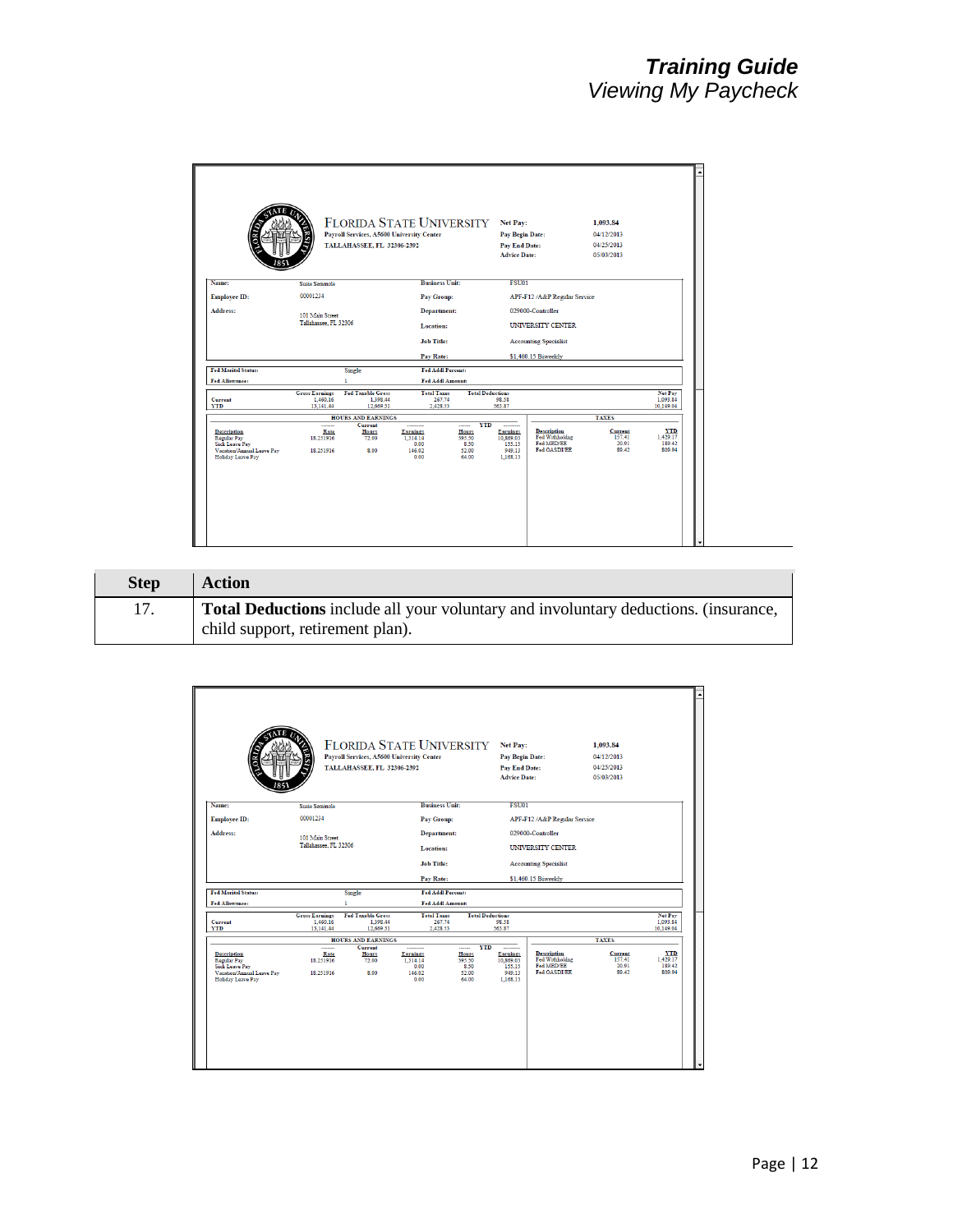| <b>Step</b> | Action                                                                             |
|-------------|------------------------------------------------------------------------------------|
|             | Net Pay is the amount remaining after taxes and deductions (i.e. 'take home pay'). |

|                                                                                                                            |                                                | Payroll Services, A5600 University Center<br>TALLAHASSEE, FL 32306-2392 | FLORIDA STATE UNIVERSITY Net Pay:                           |                                                         | <b>Pay Begin Date:</b><br><b>Pay End Date:</b><br><b>Advice Date:</b> |                                                             | 1,093.84<br>04/12/2013<br>04/25/2013<br>05/03/2013 |                                            |
|----------------------------------------------------------------------------------------------------------------------------|------------------------------------------------|-------------------------------------------------------------------------|-------------------------------------------------------------|---------------------------------------------------------|-----------------------------------------------------------------------|-------------------------------------------------------------|----------------------------------------------------|--------------------------------------------|
| Name:                                                                                                                      | <b>Susie Seminole</b>                          |                                                                         | <b>Business Unit:</b>                                       |                                                         | <b>FSU01</b>                                                          |                                                             |                                                    |                                            |
| Employee ID:                                                                                                               | 00001234                                       |                                                                         | Pay Group:                                                  |                                                         |                                                                       | APF-F12 /A&P Regular Service                                |                                                    |                                            |
| Address:                                                                                                                   | 101 Main Street<br>Tallahassee, FL 32306       |                                                                         | <b>Department:</b><br>Location:                             |                                                         | 029000-Controller<br><b>UNIVERSITY CENTER</b>                         |                                                             |                                                    |                                            |
|                                                                                                                            |                                                |                                                                         | <b>Job Title:</b>                                           |                                                         |                                                                       | <b>Accounting Specialist</b>                                |                                                    |                                            |
| <b>Fed Marital Status:</b>                                                                                                 |                                                |                                                                         | Pay Rate:<br>Fed Addl Percent:                              |                                                         |                                                                       | \$1,460.15 Biweekly                                         |                                                    |                                            |
| Fed Allowance:                                                                                                             |                                                | Single                                                                  | Fed Addl Amount:                                            |                                                         |                                                                       |                                                             |                                                    |                                            |
| Current<br><b>YTD</b>                                                                                                      | <b>Gross Earnings</b><br>1,460.16<br>13,141.44 | <b>Fed Taxable Gross</b><br>1.398.44<br>12,669.31                       | <b>Total Taxes</b><br>267.74<br>2,428.53                    |                                                         | <b>Total Deductions</b><br>98.58<br>563.87                            |                                                             |                                                    | Net Pay<br>1,093.84<br>10,149.04           |
|                                                                                                                            |                                                | <b>HOURS AND EARNINGS</b>                                               |                                                             |                                                         |                                                                       |                                                             | <b>TAXES</b>                                       |                                            |
| <b>Description</b><br><b>Regular Pay</b><br><b>Sick Leave Pay</b><br>Vacation/Annual Leave Pav<br><b>Holiday Leave Pay</b> | <br>Rate<br>18.251916<br>18.251916             | Current<br>Hours<br>72.00<br>\$.00                                      | ---------<br>Earnings<br>1.314.14<br>0.00<br>146.02<br>0.00 | <b>YTD</b><br>Hours<br>595.50<br>8.50<br>52.00<br>64.00 | Earnings<br>10.869.03<br>155.15<br>949.13<br>1.168.13                 | Description<br>Fed Withholdng<br>Fed MED/EE<br>Fed OASDI/EE | Current<br>157.41<br>20.91<br>89.42                | <b>YTD</b><br>1,429.17<br>189.42<br>809.94 |

| <b>Step</b> | <b>Action</b>                                                                      |
|-------------|------------------------------------------------------------------------------------|
| 19.         | <b>YTD</b> (Year To Date) includes all monies paid or deducted from January 1st to |
|             | present.                                                                           |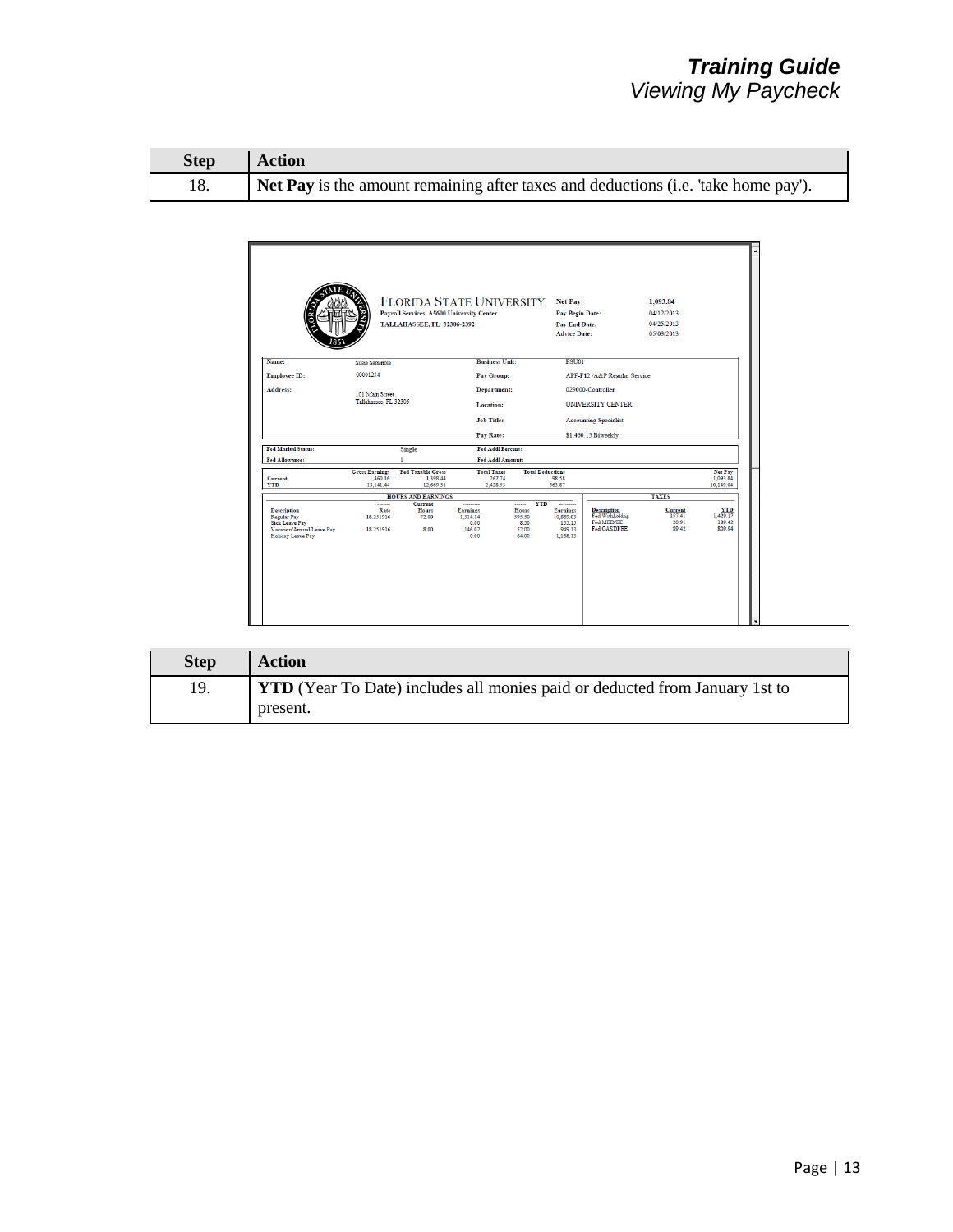|                                                                                                                     |                                                | Payroll Services, A5600 University Center<br>TALLAHASSEE, FL 32306-2392 | <b>FLORIDA STATE UNIVERSITY</b>                |                                                     | Net Pay:<br>Pay Begin Date:<br><b>Pay End Date:</b><br><b>Advice Date:</b> |                                                                    | 1.093.84<br>04/12/2013<br>04/25/2013<br>05/03/2013 |                                            |
|---------------------------------------------------------------------------------------------------------------------|------------------------------------------------|-------------------------------------------------------------------------|------------------------------------------------|-----------------------------------------------------|----------------------------------------------------------------------------|--------------------------------------------------------------------|----------------------------------------------------|--------------------------------------------|
| Name:                                                                                                               | <b>Susie Seminole</b>                          |                                                                         | <b>Business Unit:</b>                          |                                                     | <b>FSU01</b>                                                               |                                                                    |                                                    |                                            |
| <b>Employee ID:</b>                                                                                                 | 00001234                                       |                                                                         | Pay Group:                                     |                                                     |                                                                            | APF-F12 /A&P Regular Service                                       |                                                    |                                            |
| Address:                                                                                                            | 101 Main Street                                |                                                                         | <b>Department:</b>                             |                                                     |                                                                            | 029000-Controller                                                  |                                                    |                                            |
|                                                                                                                     | Tallahassee, FL 32306                          |                                                                         | Location:                                      |                                                     |                                                                            | UNIVERSITY CENTER                                                  |                                                    |                                            |
|                                                                                                                     |                                                |                                                                         | <b>Job Title:</b>                              |                                                     |                                                                            | <b>Accounting Specialist</b>                                       |                                                    |                                            |
|                                                                                                                     |                                                |                                                                         | Pay Rate:                                      |                                                     |                                                                            | \$1,460.15 Biweekly                                                |                                                    |                                            |
| <b>Fed Marital Status:</b>                                                                                          |                                                | <b>Single</b>                                                           | Fed Addl Percent:                              |                                                     |                                                                            |                                                                    |                                                    |                                            |
| Fed Allowance:                                                                                                      |                                                |                                                                         | Fed Addl Amount:                               |                                                     |                                                                            |                                                                    |                                                    |                                            |
| Current<br><b>YTD</b>                                                                                               | <b>Gross Earnings</b><br>1.460.16<br>13,141.44 | <b>Fed Taxable Gross</b><br>1.398.44<br>12.669.31                       | <b>Total Taxes</b><br>267.74<br>2,428.53       |                                                     | <b>Total Deductions</b><br>98.58<br>563.87                                 |                                                                    |                                                    | Net Pay<br>1,093.84<br>10,149.04           |
|                                                                                                                     |                                                | <b>HOURS AND EARNINGS</b>                                               |                                                |                                                     |                                                                            |                                                                    | <b>TAXES</b>                                       |                                            |
| <b>Description</b><br>Regular Pay<br><b>Sick Leave Pay</b><br>Vacation/Annual Leave Pav<br><b>Holiday Leave Pay</b> | <br>Rate<br>18.251916<br>18.251916             | Current<br>Hours<br>72.00<br>\$.00                                      | Earnings<br>1.314.14<br>0.00<br>146.02<br>0.00 | ------<br>Hours<br>595.50<br>8.50<br>52.00<br>64.00 | <b>YTD</b><br>Earnings<br>10.869.03<br>155.15<br>949.13<br>1.168.13        | <b>Description</b><br>Fed Withholdng<br>Fed MED/EE<br>Fed OASDI/EE | Current<br>157.41<br>20.91<br>89.42                | <b>YTD</b><br>1,429.17<br>189.42<br>809.94 |

| <b>Step</b> | <b>Action</b>                                                                                                                           |
|-------------|-----------------------------------------------------------------------------------------------------------------------------------------|
| 20.         | Hours and Earnings breaks down the type of pay: regular pay, leave, other pay.<br>Specifies hourly rate of pay for corresponding hours. |

|                                                                                                              |                                                | Payroll Services, A5600 University Center<br>TALLAHASSEE, FL 32306-2392 | <b>FLORIDA STATE UNIVERSITY</b>                    |                                                     | Net Pay:<br>Pay Begin Date:<br><b>Pay End Date:</b><br><b>Advice Date:</b>       |                                                                    | 1.093.84<br>04/12/2013<br>04/25/2013<br>05/03/2013 |                                            |
|--------------------------------------------------------------------------------------------------------------|------------------------------------------------|-------------------------------------------------------------------------|----------------------------------------------------|-----------------------------------------------------|----------------------------------------------------------------------------------|--------------------------------------------------------------------|----------------------------------------------------|--------------------------------------------|
| Name:                                                                                                        | <b>Susie Seminole</b>                          |                                                                         | <b>Business Unit:</b>                              |                                                     | <b>FSU01</b>                                                                     |                                                                    |                                                    |                                            |
| Employee ID:                                                                                                 | 00001234                                       |                                                                         | Pay Group:                                         |                                                     |                                                                                  | APF-F12 /A&P Regular Service                                       |                                                    |                                            |
| Address:                                                                                                     |                                                |                                                                         | <b>Department:</b>                                 |                                                     |                                                                                  | 029000-Controller                                                  |                                                    |                                            |
|                                                                                                              |                                                | 101 Main Street<br>Tallahassee. FL 32306                                |                                                    | Location:                                           |                                                                                  | <b>UNIVERSITY CENTER</b>                                           |                                                    |                                            |
|                                                                                                              |                                                |                                                                         | <b>Job Title:</b>                                  |                                                     |                                                                                  | <b>Accounting Specialist</b>                                       |                                                    |                                            |
|                                                                                                              |                                                |                                                                         | Pay Rate:                                          |                                                     |                                                                                  | \$1,460.15 Biweekly                                                |                                                    |                                            |
| <b>Fed Marital Status:</b>                                                                                   |                                                | <b>Single</b>                                                           | <b>Fed Addl Percent:</b>                           |                                                     |                                                                                  |                                                                    |                                                    |                                            |
| <b>Fed Allowance:</b>                                                                                        |                                                |                                                                         | Fed Addl Amount:                                   |                                                     |                                                                                  |                                                                    |                                                    |                                            |
| Current<br><b>YTD</b>                                                                                        | <b>Gross Earnings</b><br>1.460.16<br>13,141.44 | <b>Fed Taxable Gross</b><br>1.398.44<br>12.669.31                       | <b>Total Taxes</b><br>267.74<br>2,428.53           |                                                     | <b>Total Deductions</b><br>98.58<br>563.87                                       |                                                                    |                                                    | Net Pay<br>1,093.84<br>10,149.04           |
|                                                                                                              |                                                | <b>HOURS AND EARNINGS</b>                                               |                                                    |                                                     |                                                                                  |                                                                    | <b>TAXES</b>                                       |                                            |
| <b>Description</b><br>Regular Pav<br><b>Sick Leave Pay</b><br>Vacation/Annual Leave Pav<br>Holiday Leave Pay | <br>Rate<br>18.251916<br>18.251916             | Current<br>Hours<br>72.00<br>8.00                                       | <br>Earnings<br>1.314.14<br>0.00<br>146.02<br>0.00 | ------<br>Hours<br>595.50<br>8.50<br>52.00<br>64.00 | <b>YTD</b><br>---------<br>Earnings<br>10.869.03<br>155.15<br>949.13<br>1.168.13 | <b>Description</b><br>Fed Withholdng<br>Fed MED/EE<br>Fed OASDI/EE | Current<br>157.41<br>20.91<br>89.42                | <b>YTD</b><br>1,429.17<br>189.42<br>809.94 |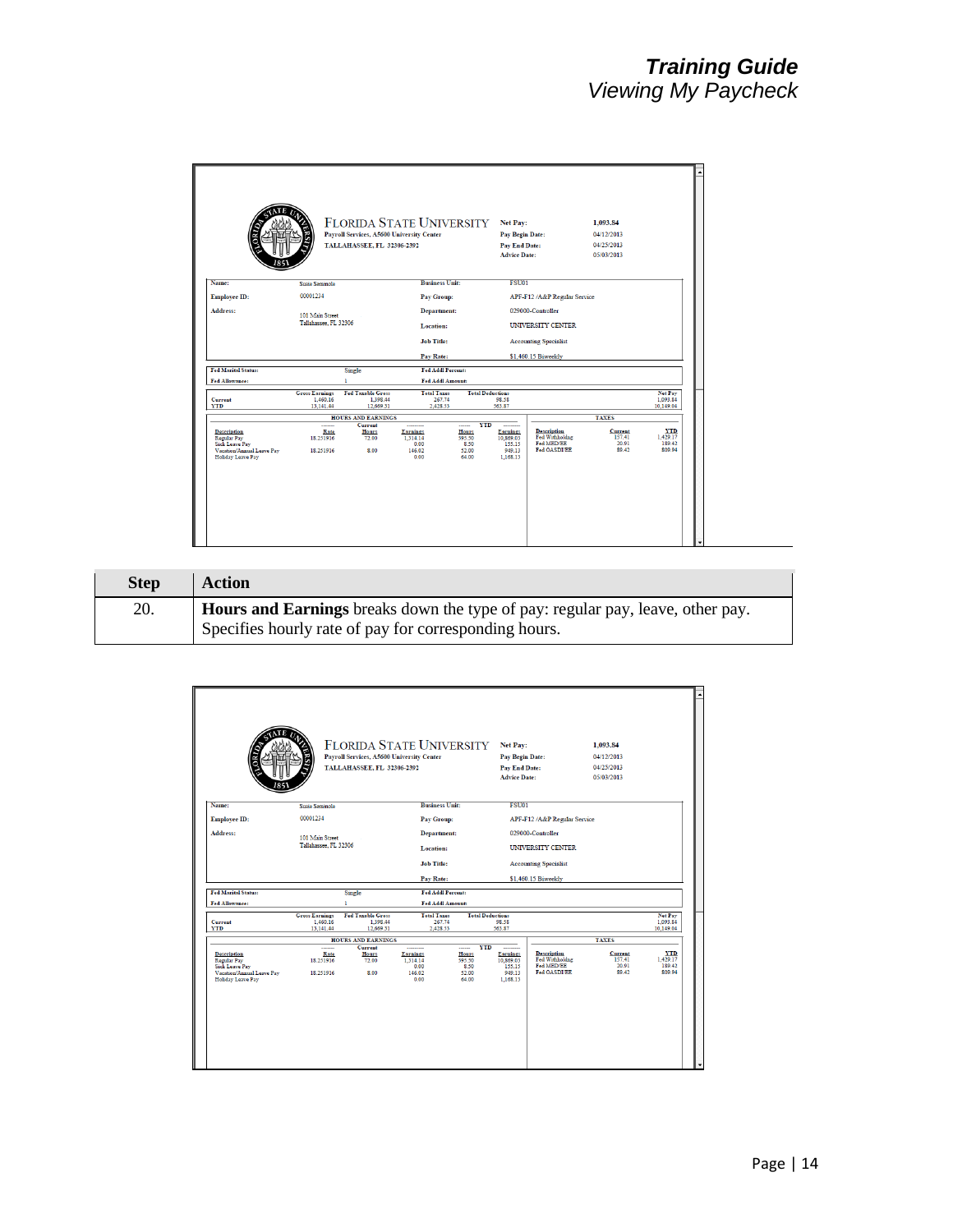| <b>Step</b> | <b>Action</b>                                                                                                                                                                                                                                                                          |
|-------------|----------------------------------------------------------------------------------------------------------------------------------------------------------------------------------------------------------------------------------------------------------------------------------------|
| 21.         | Taxes breaks down the type and amount of each tax deducted.                                                                                                                                                                                                                            |
|             | Employee before-tax benefits can affect the amount of taxes withheld from your<br>paycheck.                                                                                                                                                                                            |
|             | - Federal Income taxes are calculated on wages less all before tax deductions.                                                                                                                                                                                                         |
|             | - Social Security and Medicare taxes are calculated on wages less before tax<br>retirement-plan deductions ONLY (403B plans such as Optional Retirement Plan,<br>State of Florida FRS pension and/or investment plan and 457(b) plans like State of<br>Florida Deferred Compensation). |

|                                                                                                                            |                                                | <b>FLORIDA STATE UNIVERSITY</b><br>Payroll Services, A5600 University Center<br>TALLAHASSEE, FL 32306-2392 |                                                |                                                                   | Net Pay:<br>Pay Begin Date:<br><b>Pay End Date:</b><br><b>Advice Date:</b> |                                                                    | 1,093.84<br>04/12/2013<br>04/25/2013<br>05/03/2013 |                                            |
|----------------------------------------------------------------------------------------------------------------------------|------------------------------------------------|------------------------------------------------------------------------------------------------------------|------------------------------------------------|-------------------------------------------------------------------|----------------------------------------------------------------------------|--------------------------------------------------------------------|----------------------------------------------------|--------------------------------------------|
| Name:                                                                                                                      | Susie Seminole                                 |                                                                                                            | <b>Business Unit:</b>                          |                                                                   | <b>FSU01</b>                                                               |                                                                    |                                                    |                                            |
| Employee ID:                                                                                                               | 00001234                                       |                                                                                                            | Pay Group:                                     |                                                                   |                                                                            | APF-F12 /A&P Regular Service                                       |                                                    |                                            |
| Address:                                                                                                                   | 101 Main Street                                |                                                                                                            | <b>Department:</b>                             |                                                                   |                                                                            | 029000-Controller                                                  |                                                    |                                            |
|                                                                                                                            | Tallahassee, FL 32306                          |                                                                                                            | Location:                                      |                                                                   |                                                                            | UNIVERSITY CENTER                                                  |                                                    |                                            |
|                                                                                                                            |                                                |                                                                                                            | <b>Job Title:</b>                              |                                                                   | <b>Accounting Specialist</b>                                               |                                                                    |                                                    |                                            |
|                                                                                                                            |                                                |                                                                                                            | Pay Rate:                                      |                                                                   |                                                                            | \$1,460.15 Biweekly                                                |                                                    |                                            |
| <b>Fed Marital Status:</b>                                                                                                 |                                                | Single                                                                                                     | Fed Addl Percent:                              |                                                                   |                                                                            |                                                                    |                                                    |                                            |
| Fed Allowance:                                                                                                             |                                                |                                                                                                            | Fed Addl Amount:                               |                                                                   |                                                                            |                                                                    |                                                    |                                            |
| Current<br><b>YTD</b>                                                                                                      | <b>Gross Earnings</b><br>1.460.16<br>13,141.44 | <b>Fed Taxable Gross</b><br>1.398.44<br>12,669.31                                                          | <b>Total Taxes</b><br>267.74<br>2,428.53       |                                                                   | <b>Total Deductions</b><br>98.58<br>563.87                                 |                                                                    |                                                    | Net Pay<br>1,093.84<br>10,149.04           |
|                                                                                                                            |                                                | <b>HOURS AND EARNINGS</b>                                                                                  |                                                |                                                                   |                                                                            |                                                                    | <b>TAXES</b>                                       |                                            |
| <b>Description</b><br><b>Regular Pay</b><br><b>Sick Leave Pay</b><br>Vacation/Annual Leave Pav<br><b>Holiday Leave Pay</b> | Rate<br>18.251916<br>18.251916                 | Current<br>Hours<br>72.00<br>\$.00                                                                         | Earnings<br>1.314.14<br>0.00<br>146.02<br>0.00 | <b>YTD</b><br>------<br>Hours<br>595.50<br>8.50<br>52.00<br>64.00 | Earnings<br>10.869.03<br>155.15<br>949.13<br>1.168.13                      | <b>Description</b><br>Fed Withholdng<br>Fed MED/EE<br>Fed OASDI/EE | Current<br>157.41<br>20.91<br>89.42                | <b>YTD</b><br>1.429.17<br>189.42<br>809.94 |

| <b>Step</b> | <b>Action</b>                       |
|-------------|-------------------------------------|
| 22.         | Click the scrollbar to scroll down. |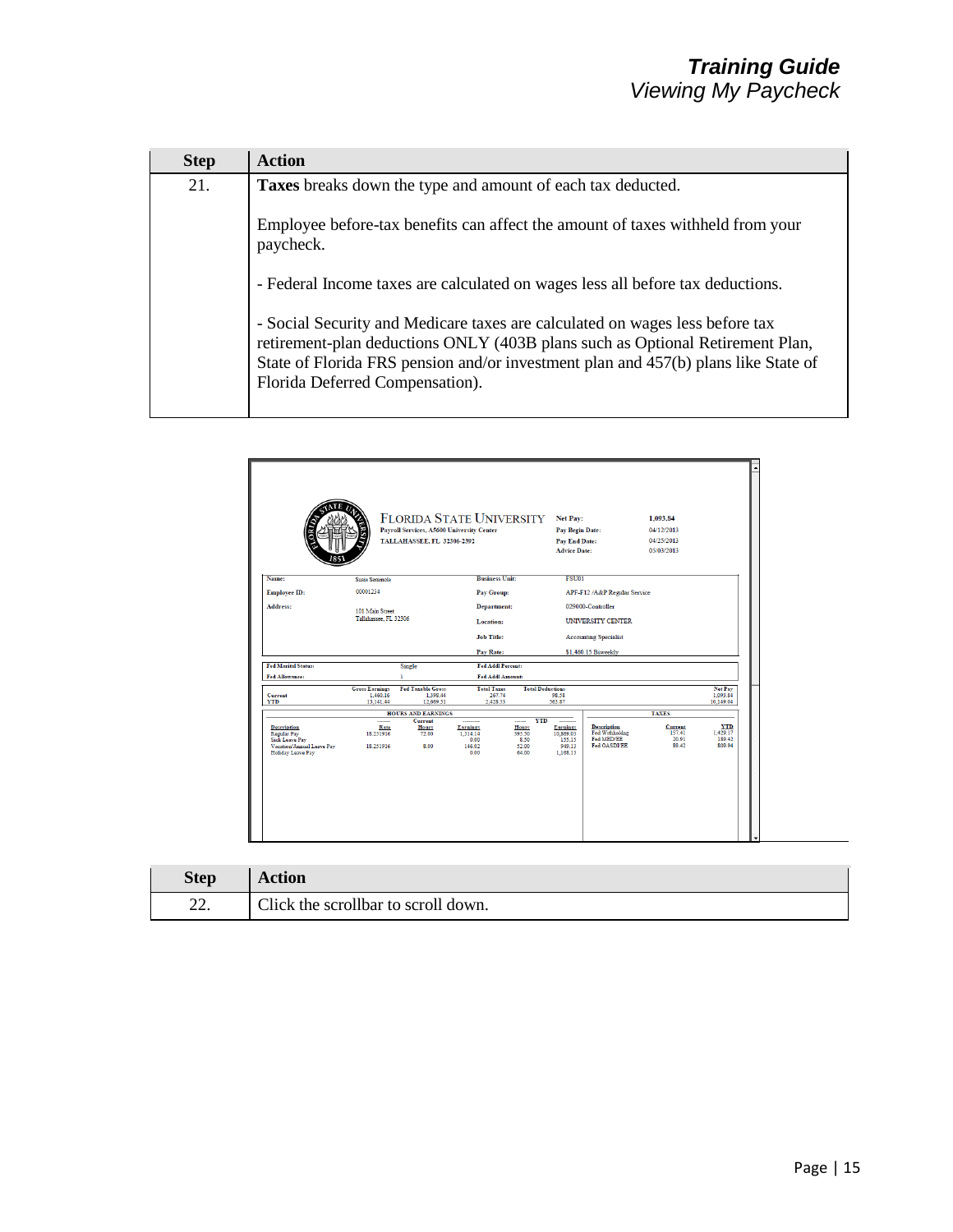| Regular Pay<br><b>Sick Leave Pay</b>                                                                                                                                        | nate<br>18.251916                        |                                                 | nours<br><b>Larnings</b><br>72.00<br>1,314.14                                                                                   | <b>HOUTS</b><br>595.50                                                    | <b>Caramic</b><br>10.869.03                        | <b>DESCRIPTION</b><br>Fed Withholdng                                                                                                                            | <b>Current</b><br>157.41                                                              | 1111<br>1,429.17                                              |
|-----------------------------------------------------------------------------------------------------------------------------------------------------------------------------|------------------------------------------|-------------------------------------------------|---------------------------------------------------------------------------------------------------------------------------------|---------------------------------------------------------------------------|----------------------------------------------------|-----------------------------------------------------------------------------------------------------------------------------------------------------------------|---------------------------------------------------------------------------------------|---------------------------------------------------------------|
|                                                                                                                                                                             |                                          |                                                 | 0.00                                                                                                                            | 8.50                                                                      | 155.15                                             | Fed MED/EE                                                                                                                                                      | 20.91                                                                                 | 189.42                                                        |
| Vacation/Annual Leave Pav                                                                                                                                                   | 18.251916                                |                                                 | 8.00<br>146.02                                                                                                                  | 52.00                                                                     | 949.13                                             | Fed OASDI/EE                                                                                                                                                    | 89.42                                                                                 | 809.94                                                        |
| Holiday Leave Pay                                                                                                                                                           |                                          |                                                 | 0.00                                                                                                                            | 64.00                                                                     | 1.168.13                                           |                                                                                                                                                                 |                                                                                       |                                                               |
| TOTAL:<br><b>BEFORE-TAX DEDUCTIONS</b><br><b>Description</b><br>Capital Health Plan PRTX<br>United Solstice S700 #4014<br>Vision Before Tax<br>FRS Investment Regular Class | Current<br>7.50<br>5.46<br>2.93<br>35.41 | <b>YTD</b><br>67.50<br>21.84<br>11.72<br>360.65 | 80.00<br>1.460.16<br><b>Description</b><br>Optional Term Life/AD&D<br>Gabor Unum LTD 30-day Elim<br>Compter Store Purch 18 mnth | 720.00<br><b>AFTER-TAX DEDUCTIONS</b><br>Current<br>6.39<br>10.74<br>8.65 | 13.141.44<br><b>YTD</b><br>17.83<br>26.79<br>19.28 | TOTAL:<br><b>Description</b><br>Capital Health Plan PRTX<br>Minnesota Life (Basic St) PRTX<br><b>Pre-Tax Assessment Savings</b><br>FRS Investment Regular Class | 267.74<br><b>EMPLOYER PAID BENEFITS</b><br>Current<br>324.79<br>2.27<br>0.57<br>75.64 | 2.428.53<br><b>YTD</b><br>2,751.51<br>20.43<br>5.13<br>680.76 |
| <b>FSU Parking Regular</b>                                                                                                                                                  | 10.42                                    | 10.42                                           | Gabor Life Insurance                                                                                                            | 11.08                                                                     | 27.84                                              |                                                                                                                                                                 |                                                                                       |                                                               |
|                                                                                                                                                                             | 61.72                                    | 472.13                                          | TOTAL:                                                                                                                          | 36.86                                                                     | 91.74                                              | *TAXABLE                                                                                                                                                        |                                                                                       |                                                               |
|                                                                                                                                                                             |                                          |                                                 |                                                                                                                                 |                                                                           |                                                    |                                                                                                                                                                 | <b>LEAVE BALANCES</b>                                                                 |                                                               |
|                                                                                                                                                                             |                                          | <b>NET PAY DISTRIBUTION</b>                     |                                                                                                                                 |                                                                           |                                                    |                                                                                                                                                                 |                                                                                       |                                                               |
|                                                                                                                                                                             | <b>Account Type</b>                      |                                                 | <b>Account Number</b>                                                                                                           |                                                                           | <b>Deposit Amount</b>                              | <b>Description</b>                                                                                                                                              |                                                                                       | <b>YTD Hours</b>                                              |
|                                                                                                                                                                             | Checking                                 |                                                 | XXXXXX1234                                                                                                                      |                                                                           | 250.00                                             | Vacation                                                                                                                                                        |                                                                                       | 355.7                                                         |
|                                                                                                                                                                             | Checking                                 |                                                 | XXXXXX5678                                                                                                                      |                                                                           | \$43.84                                            | Siek<br>Personal Holiday                                                                                                                                        |                                                                                       | 488.4<br>0.0                                                  |
|                                                                                                                                                                             |                                          |                                                 |                                                                                                                                 |                                                                           |                                                    | Comp Reg                                                                                                                                                        |                                                                                       | 0.0                                                           |
|                                                                                                                                                                             |                                          |                                                 |                                                                                                                                 |                                                                           |                                                    | Comp OVT                                                                                                                                                        |                                                                                       | 0 <sub>0</sub>                                                |
| TOTAL:<br>Advice #000001002440099<br><b>TOTAL:</b>                                                                                                                          |                                          |                                                 |                                                                                                                                 |                                                                           | 1,093.84                                           | <b>Total YTD</b>                                                                                                                                                |                                                                                       | 844.1                                                         |

| <b>Step</b> | <b>Action</b>                                                                                                                                                     |
|-------------|-------------------------------------------------------------------------------------------------------------------------------------------------------------------|
| 23.         | <b>Before-Tax Deductions</b> are voluntary deductions that are subtracted from pay prior<br>to calculating the percentage of taxes withheld from the gross wages. |

| <b>Description</b>                                | Mate                | 6088                        | <b>Farmuse</b>              | <b>HOHA</b>   | <b>Farmule</b>        | <b><i><u>PERSONAL BROAD</u></i></b>                        | emem                          | <b>ALL US</b>                       |
|---------------------------------------------------|---------------------|-----------------------------|-----------------------------|---------------|-----------------------|------------------------------------------------------------|-------------------------------|-------------------------------------|
| Regular Pay                                       | 18.251916           | 72.00                       | 1,314.14                    | 595.50        | 10.869.03             | Fed Withholdng                                             | 157.41                        | 1.429.17                            |
| <b>Sick Leave Pay</b>                             |                     | 8.00                        | 0.00                        | 8.50<br>52.00 | 155.15<br>949.13      | Fed MED/EE<br>Fed OASDI/EE                                 | 20.91<br>89.42                | 189.42<br>809.94                    |
| Vacation/Annual Leave Pay<br>Holiday Leave Pay    | 18.251916           |                             | 146.02<br>0.00              | 64.00         | 1.168.13              |                                                            |                               |                                     |
|                                                   |                     |                             |                             |               |                       |                                                            |                               |                                     |
|                                                   |                     |                             |                             |               |                       |                                                            |                               |                                     |
|                                                   |                     |                             |                             |               |                       |                                                            |                               |                                     |
|                                                   |                     |                             |                             |               |                       |                                                            |                               |                                     |
|                                                   |                     |                             |                             |               |                       |                                                            |                               |                                     |
|                                                   |                     |                             |                             |               |                       |                                                            |                               |                                     |
|                                                   |                     |                             |                             |               |                       |                                                            |                               |                                     |
|                                                   |                     |                             |                             |               |                       |                                                            |                               |                                     |
|                                                   |                     |                             |                             |               |                       |                                                            |                               |                                     |
|                                                   |                     |                             |                             |               |                       |                                                            |                               |                                     |
|                                                   |                     |                             |                             |               |                       |                                                            |                               |                                     |
|                                                   |                     |                             |                             |               |                       |                                                            |                               |                                     |
|                                                   |                     |                             |                             |               |                       |                                                            |                               |                                     |
|                                                   |                     |                             |                             |               |                       |                                                            |                               |                                     |
| TOTAL:                                            |                     | 80.00                       | 1.460.16                    | 720.00        | 13.141.44             | TOTAL:                                                     | 267.74                        | 2.428.53                            |
|                                                   |                     |                             |                             |               |                       |                                                            |                               |                                     |
| <b>BEFORE-TAX DEDUCTIONS</b>                      |                     |                             | <b>AFTER-TAX DEDUCTIONS</b> |               |                       |                                                            | <b>EMPLOYER PAID BENEFITS</b> |                                     |
| <b>Description</b>                                | Current             | <b>YTD</b>                  | <b>Description</b>          | Current       | <b>YTD</b>            | <b>Description</b>                                         | Current                       | <b>YTD</b>                          |
| Capital Health Plan PRTX                          | 7.50                | 67.50                       | Optional Term Life/AD&D     | 6.39          | 17.83                 | Capital Health Plan PRTX<br>Minnesota Life (Basic St) PRTX |                               | 2,751.51<br>324.79<br>2.27<br>20.43 |
| United Solstice S700 #4014                        | 5.46<br>2.93        | 21.84<br>11.72              | Gabor Unum LTD 30-day Elim  | 10.74         | 26.79                 | <b>Pre-Tax Assessment Savings</b>                          |                               | 0.57<br>5.13                        |
| Vision Before Tax<br>FRS Investment Regular Class | 35.41               | 360.65                      | Compter Store Purch 18 mnth | 8.65          | 19.28                 | FRS Investment Regular Class                               |                               | 75.64<br>680.76                     |
| <b>FSU Parking Regular</b>                        | 10.42               | 10.42                       | Gabor Life Insurance        | 11.08         | 27.84                 |                                                            |                               |                                     |
|                                                   |                     |                             |                             |               |                       |                                                            |                               |                                     |
|                                                   |                     |                             |                             |               |                       |                                                            |                               |                                     |
|                                                   |                     |                             |                             |               |                       |                                                            |                               |                                     |
|                                                   |                     |                             |                             |               |                       |                                                            |                               |                                     |
|                                                   |                     |                             |                             |               |                       |                                                            |                               |                                     |
| TOTAL:                                            | 61.72               | 472.13                      | TOTAL:                      | 36.86         | 91.74                 | *TAXABLE                                                   |                               |                                     |
|                                                   |                     |                             |                             |               |                       |                                                            |                               |                                     |
|                                                   | <b>Account Type</b> | <b>NET PAY DISTRIBUTION</b> | <b>Account Number</b>       |               | <b>Deposit Amount</b> | <b>Description</b>                                         | <b>LEAVE BALANCES</b>         | <b>YTD Hours</b>                    |
|                                                   |                     |                             |                             |               |                       | Vacation                                                   |                               | 355.7                               |
|                                                   | Checking            |                             | XXXXXX1234                  |               | 250.00                | Sick                                                       |                               | 488.4                               |
|                                                   |                     |                             | XXXXXX5678                  |               | \$43.84               | Personal Holiday                                           |                               | 0.0                                 |
|                                                   | Checking            |                             |                             |               |                       | Comp Reg                                                   |                               | 0.0                                 |
| Advice #000001002440099                           |                     |                             |                             |               |                       |                                                            |                               | 0.0                                 |
|                                                   |                     |                             |                             |               |                       | Comp OVT                                                   |                               |                                     |
| <b>TOTAL:</b>                                     |                     |                             |                             |               | 1,093.84              | <b>Total YTD</b>                                           |                               |                                     |
|                                                   |                     |                             |                             |               |                       |                                                            |                               | 844.1                               |
| <b>MESSAGE:</b>                                   |                     |                             |                             |               |                       |                                                            |                               |                                     |
|                                                   |                     |                             |                             |               |                       |                                                            |                               |                                     |
|                                                   |                     |                             |                             |               |                       |                                                            |                               |                                     |
|                                                   |                     |                             |                             |               |                       |                                                            |                               |                                     |
|                                                   |                     |                             |                             |               |                       |                                                            |                               |                                     |
|                                                   |                     |                             |                             |               |                       |                                                            |                               |                                     |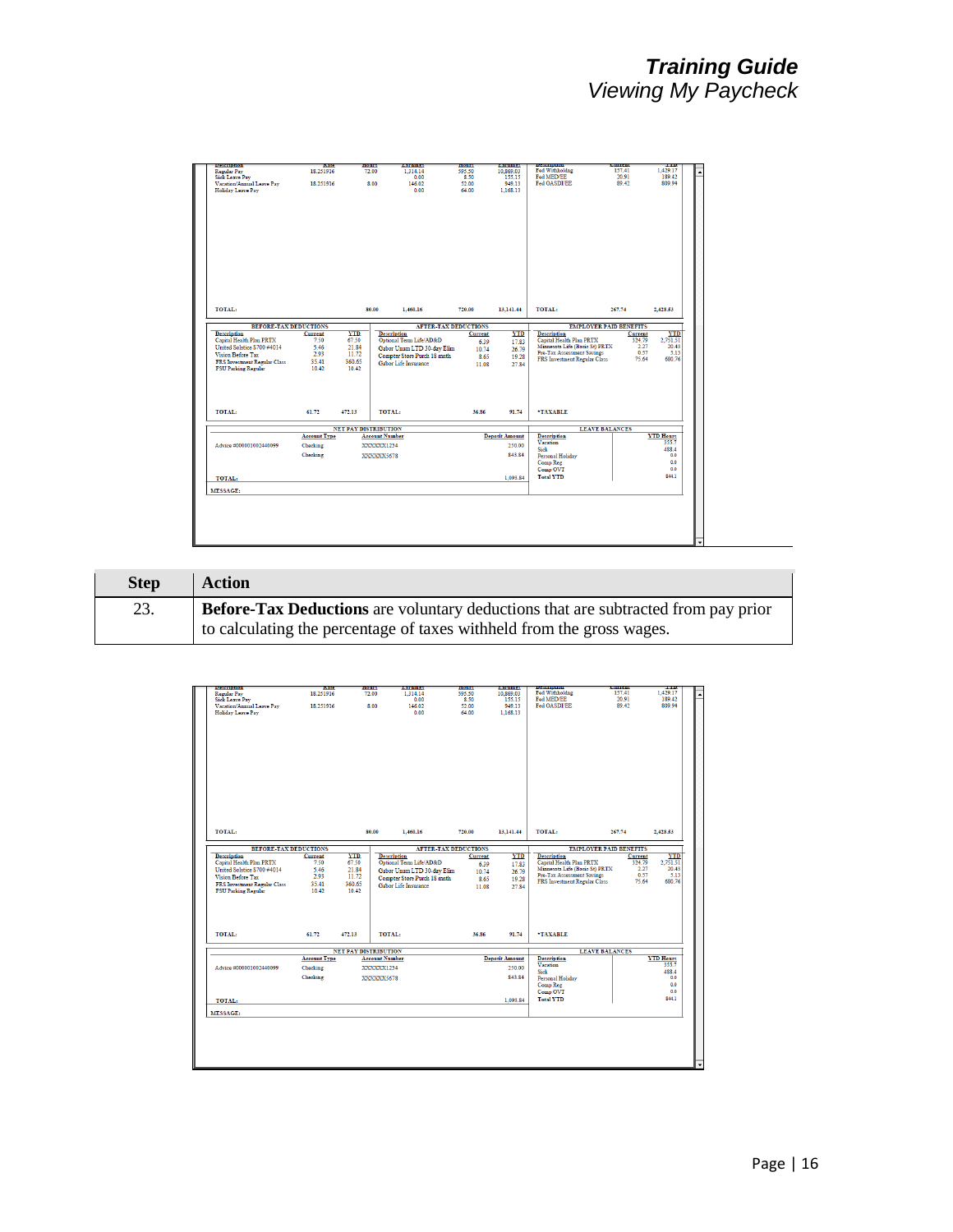| <b>Step</b> | <b>Action</b>                                                                   |
|-------------|---------------------------------------------------------------------------------|
| 24.         | <b>After-Tax Deductions</b> are subtracted from pay after taxes are calculated. |

| пексирнов<br>Regular Pay                           | <b>Aate</b><br>18.251916 | <b>HOHS</b><br>72.00        | <b>Farmuse</b><br>1.314.14  | 1003100<br>595.50 | <b>Farming</b><br>10.869.03 | --------------<br>Fed Withholdng                                    | ---------<br>157.41           | 1100<br>1.429.17              |
|----------------------------------------------------|--------------------------|-----------------------------|-----------------------------|-------------------|-----------------------------|---------------------------------------------------------------------|-------------------------------|-------------------------------|
| <b>Sick Leave Pay</b><br>Vacation/Annual Leave Pav | 18.251916                | 8.00                        | 0.00<br>146.02              | 8.50<br>52.00     | 155.15<br>949.13            | Fed MED/EE<br>Fed OASDI/EE                                          | 20.91<br>89.42                | 189.42<br>809.94              |
| Holiday Leave Pay                                  |                          |                             | 0.00                        | 64.00             | 1.168.13                    |                                                                     |                               |                               |
|                                                    |                          |                             |                             |                   |                             |                                                                     |                               |                               |
|                                                    |                          |                             |                             |                   |                             |                                                                     |                               |                               |
|                                                    |                          |                             |                             |                   |                             |                                                                     |                               |                               |
|                                                    |                          |                             |                             |                   |                             |                                                                     |                               |                               |
|                                                    |                          |                             |                             |                   |                             |                                                                     |                               |                               |
|                                                    |                          |                             |                             |                   |                             |                                                                     |                               |                               |
|                                                    |                          |                             |                             |                   |                             |                                                                     |                               |                               |
|                                                    |                          |                             |                             |                   |                             |                                                                     |                               |                               |
|                                                    |                          |                             |                             |                   |                             |                                                                     |                               |                               |
|                                                    |                          |                             |                             |                   |                             |                                                                     |                               |                               |
|                                                    |                          |                             |                             |                   |                             |                                                                     |                               |                               |
|                                                    |                          |                             |                             |                   |                             |                                                                     |                               |                               |
|                                                    |                          |                             |                             |                   |                             |                                                                     |                               |                               |
| TOTAL:                                             |                          | 80.00                       | 1.460.16                    | 720.00            | 13.141.44                   | TOTAL:                                                              | 267.74                        | 2.428.53                      |
|                                                    |                          |                             |                             |                   |                             |                                                                     |                               |                               |
| <b>BEFORE-TAX DEDUCTIONS</b>                       |                          |                             | <b>AFTER-TAX DEDUCTIONS</b> |                   |                             |                                                                     | <b>EMPLOYER PAID BENEFITS</b> |                               |
| <b>Description</b>                                 | Current                  | <b>YTD</b>                  | <b>Description</b>          | Current           | <b>YTD</b>                  | <b>Description</b>                                                  | Current                       | <b>YTD</b>                    |
| Capital Health Plan PRTX                           | 7.50                     | 67.50                       | Optional Term Life/AD&D     | 6.39              | 17.83                       | Capital Health Plan PRTX                                            | 324.79                        | 2,751.51                      |
| United Solstice S700 #4014<br>Vision Before Tax    | 5.46<br>2.93             | 21.84<br>11.72              | Gabor Unum LTD 30-day Elim  | 10.74             | 26.79                       | Minnesota Life (Basic St) PRTX<br><b>Pre-Tax Assessment Savings</b> |                               | 2.27<br>20.43<br>0.57<br>5.13 |
| FRS Investment Regular Class                       | 35.41                    | 360.65                      | Compter Store Purch 18 mnth | 8.65              | 19.28                       | FRS Investment Regular Class                                        |                               | 75.64<br>680.76               |
| <b>FSU Parking Regular</b>                         | 10.42                    | 10.42                       | Gabor Life Insurance        | 11.08             | 27.84                       |                                                                     |                               |                               |
|                                                    |                          |                             |                             |                   |                             |                                                                     |                               |                               |
|                                                    |                          |                             |                             |                   |                             |                                                                     |                               |                               |
|                                                    |                          |                             |                             |                   |                             |                                                                     |                               |                               |
|                                                    |                          |                             |                             |                   |                             |                                                                     |                               |                               |
| TOTAL:                                             | 61.72                    | 472.13                      | TOTAL:                      | 36.86             | 91.74                       | *TAXABLE                                                            |                               |                               |
|                                                    |                          |                             |                             |                   |                             |                                                                     |                               |                               |
|                                                    | <b>Account Type</b>      | <b>NET PAY DISTRIBUTION</b> | <b>Account Number</b>       |                   | <b>Deposit Amount</b>       | <b>Description</b>                                                  | <b>LEAVE BALANCES</b>         | <b>YTD Hours</b>              |
|                                                    |                          |                             |                             |                   |                             | Vacation                                                            |                               | 355.7                         |
| Advice #000001002440099                            | Checking                 |                             | XXXXXX1234                  |                   | 250.00                      | Sick                                                                |                               | 488.4                         |
|                                                    | Checking                 |                             | XXXXXX5678                  |                   | 843.84                      | Personal Holiday                                                    |                               | 0.0                           |
|                                                    |                          |                             |                             |                   |                             | Comp Reg<br>Comp OVT                                                |                               | 0.0<br>0.0                    |
|                                                    |                          |                             |                             |                   |                             | <b>Total YTD</b>                                                    |                               | 844.1                         |
| <b>TOTAL:</b>                                      |                          |                             |                             |                   | 1,093.84                    |                                                                     |                               |                               |
| <b>MESSAGE:</b>                                    |                          |                             |                             |                   |                             |                                                                     |                               |                               |
|                                                    |                          |                             |                             |                   |                             |                                                                     |                               |                               |
|                                                    |                          |                             |                             |                   |                             |                                                                     |                               |                               |
|                                                    |                          |                             |                             |                   |                             |                                                                     |                               |                               |
|                                                    |                          |                             |                             |                   |                             |                                                                     |                               |                               |
|                                                    |                          |                             |                             |                   |                             |                                                                     |                               |                               |

| <b>Step</b> | <b>Action</b>                                                                           |
|-------------|-----------------------------------------------------------------------------------------|
| 25.         | <b>Employer Paid Benefits</b> are items that Florida State University pays on behalf of |
|             | the employee.                                                                           |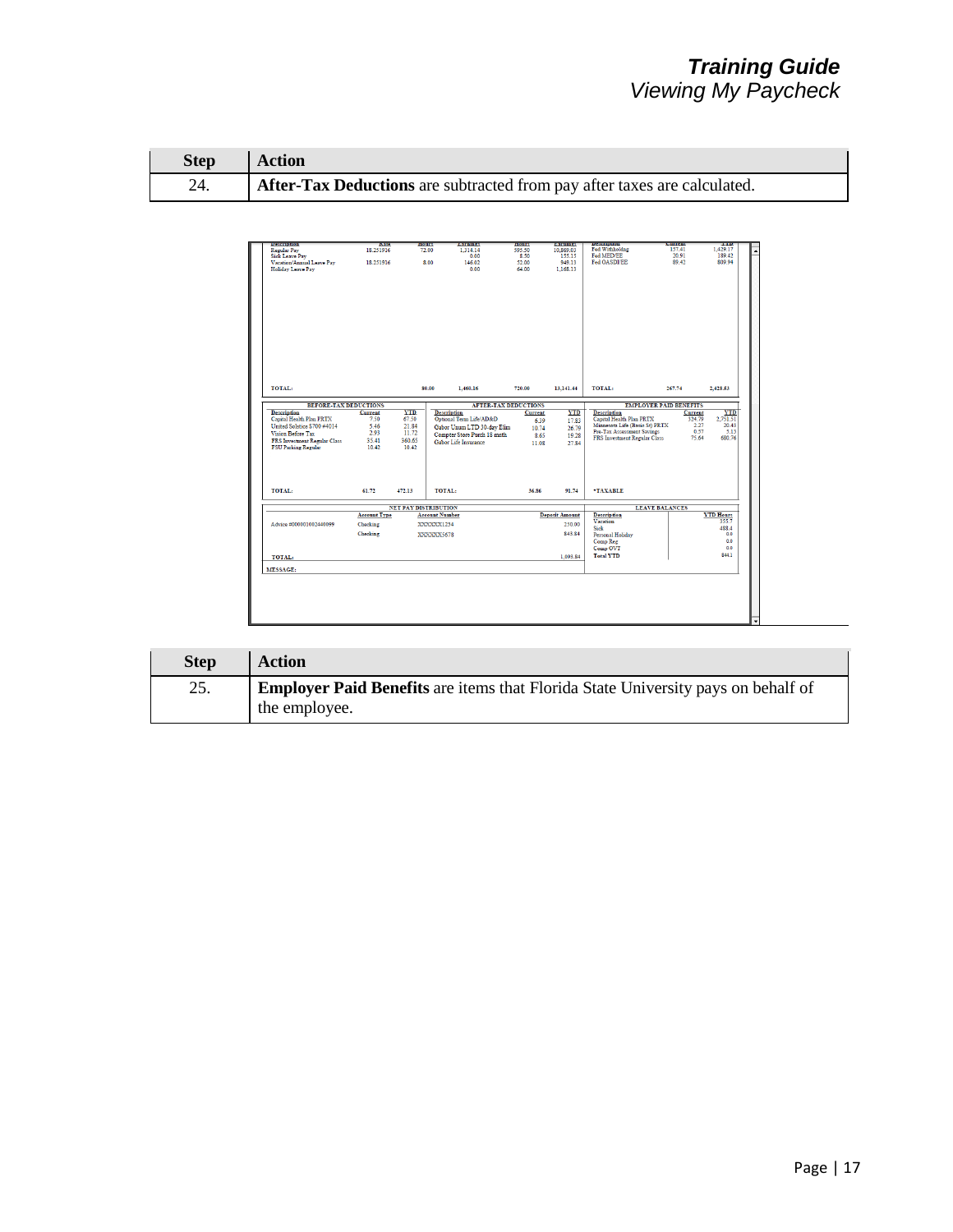| <b>Description</b>                                   | nate                | nours                       | <b>Larnings</b>             | nours   | <b>Larnings</b>       | <b>DESCRIPTION</b>                                           | уштеп                         | - 111                         |
|------------------------------------------------------|---------------------|-----------------------------|-----------------------------|---------|-----------------------|--------------------------------------------------------------|-------------------------------|-------------------------------|
| Regular Pay                                          | 18.251916           | 72.00                       | 1.314.14                    | 595.50  | 10.869.03             | Fed Withholdng                                               | 157.41                        | 1,429.17                      |
| <b>Sick Leave Pav</b>                                |                     |                             | 0.00                        | 8.50    | 155.15                | Fed MED/EE                                                   | 20.91                         | 189.42                        |
| Vacation/Annual Leave Pav                            | 18.251916           |                             | 8.00<br>146.02              | 52.00   | 949.13                | Fed OASDI/EE                                                 | 89.42                         | 809 94                        |
| Holiday Leave Pay                                    |                     |                             | 0.00                        | 64.00   | 1.168.13              |                                                              |                               |                               |
|                                                      |                     |                             |                             |         |                       |                                                              |                               |                               |
|                                                      |                     |                             |                             |         |                       |                                                              |                               |                               |
|                                                      |                     |                             |                             |         |                       |                                                              |                               |                               |
|                                                      |                     |                             |                             |         |                       |                                                              |                               |                               |
|                                                      |                     |                             |                             |         |                       |                                                              |                               |                               |
|                                                      |                     |                             |                             |         |                       |                                                              |                               |                               |
|                                                      |                     |                             |                             |         |                       |                                                              |                               |                               |
|                                                      |                     |                             |                             |         |                       |                                                              |                               |                               |
|                                                      |                     |                             |                             |         |                       |                                                              |                               |                               |
|                                                      |                     |                             |                             |         |                       |                                                              |                               |                               |
|                                                      |                     |                             |                             |         |                       |                                                              |                               |                               |
|                                                      |                     |                             |                             |         |                       |                                                              |                               |                               |
|                                                      |                     |                             |                             |         |                       |                                                              |                               |                               |
|                                                      |                     |                             |                             |         |                       |                                                              |                               |                               |
|                                                      |                     |                             |                             |         |                       |                                                              |                               |                               |
| TOTAL:                                               |                     |                             | 80.00<br>1,460.16           | 720.00  | 13,141.44             | TOTAL:                                                       | 267.74                        | 2,428.53                      |
|                                                      |                     |                             |                             |         |                       |                                                              |                               |                               |
| <b>BEFORE-TAX DEDUCTIONS</b>                         |                     |                             | <b>AFTER-TAX DEDUCTIONS</b> |         |                       |                                                              | <b>EMPLOYER PAID BENEFITS</b> |                               |
| <b>Description</b>                                   | Current             | <b>YTD</b>                  | <b>Description</b>          | Current | <b>YTD</b>            | <b>Description</b>                                           | Current                       | <b>YTD</b>                    |
| Capital Health Plan PRTX                             | 7.50                | 67.50                       | Optional Term Life/AD&D     | 6.39    | 17.83                 | Capital Health Plan PRTX                                     | 324.79                        | 2,751.51                      |
| United Solstice S700 #4014                           | 5.46                | 21.84                       | Gabor Unum LTD 30-day Elim  | 10.74   | 26.79                 | Minnesota Life (Basic St) PRTX<br>Pre-Tax Assessment Savings |                               | 2.27<br>20.43<br>0.57<br>5.13 |
| Vision Before Tax                                    | 2.93                | 11.72                       | Compter Store Purch 18 mnth | 8.65    | 19.28                 | FRS Investment Regular Class                                 |                               | 680.76<br>75.64               |
| FRS Investment Regular Class                         | 35.41               | 360.65                      | Gabor Life Insurance        | 11.08   | 27.84                 |                                                              |                               |                               |
| <b>FSU Parking Regular</b>                           | 10.42               | 10.42                       |                             |         |                       |                                                              |                               |                               |
|                                                      |                     |                             |                             |         |                       |                                                              |                               |                               |
|                                                      |                     |                             |                             |         |                       |                                                              |                               |                               |
|                                                      |                     |                             |                             |         |                       |                                                              |                               |                               |
|                                                      |                     |                             |                             |         |                       |                                                              |                               |                               |
| TOTAL:                                               | 61.72               | 472.13                      | <b>TOTAL:</b>               | 36.86   | 91.74                 | *TAXABLE                                                     |                               |                               |
|                                                      |                     |                             |                             |         |                       |                                                              |                               |                               |
|                                                      |                     |                             |                             |         |                       |                                                              |                               |                               |
|                                                      |                     |                             |                             |         |                       |                                                              |                               |                               |
|                                                      |                     | <b>NET PAY DISTRIBUTION</b> |                             |         |                       |                                                              | <b>LEAVE BALANCES</b>         |                               |
|                                                      | <b>Account Type</b> |                             | <b>Account Number</b>       |         | <b>Deposit Amount</b> | <b>Description</b><br>Vacation                               |                               | <b>YTD Hours</b><br>355.7     |
|                                                      | Checking            |                             | XXXXXX1234                  |         | 250.00                | Sick                                                         |                               | 488.4                         |
|                                                      | Checking            |                             | XXXXXX5678                  |         | 843.84                | Personal Holiday                                             |                               | 0.0                           |
|                                                      |                     |                             |                             |         |                       | Comp Reg                                                     |                               | 0.0                           |
|                                                      |                     |                             |                             |         |                       | Comp OVT                                                     |                               | 0.0                           |
|                                                      |                     |                             |                             |         | 1,093.84              | <b>Total YTD</b>                                             |                               | 844.1                         |
|                                                      |                     |                             |                             |         |                       |                                                              |                               |                               |
| Advice #000001002440099<br>TOTAL:<br><b>MESSAGE:</b> |                     |                             |                             |         |                       |                                                              |                               |                               |
|                                                      |                     |                             |                             |         |                       |                                                              |                               |                               |
|                                                      |                     |                             |                             |         |                       |                                                              |                               |                               |
|                                                      |                     |                             |                             |         |                       |                                                              |                               |                               |
|                                                      |                     |                             |                             |         |                       |                                                              |                               |                               |

| <b>Step</b> | <b>Action</b>                                                                                  |
|-------------|------------------------------------------------------------------------------------------------|
| 26.         | <b>Net Pay Distribution</b>                                                                    |
|             | <i>Advice</i> # system assigned payment number.                                                |
|             | <b>Account Type</b> designates the type of account in which the pay was directly<br>deposited. |
|             | <b>Account Number</b> only shows the last four digits of the account.                          |
|             | <b>Deposit Amount</b> is the amount deposited in the account.                                  |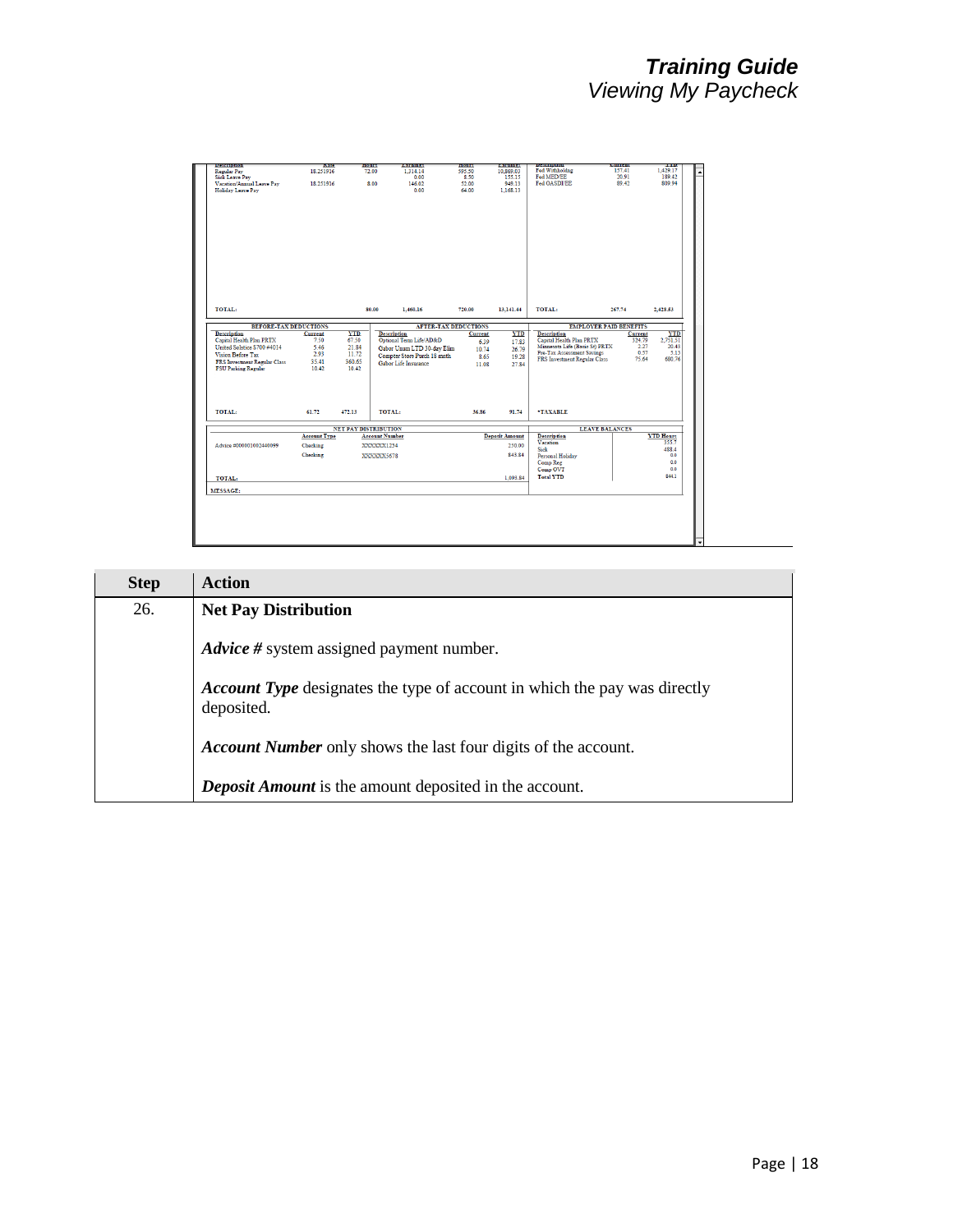| Fed Withholdng<br>157.41<br>1.429.17<br>18.251916<br>595.50<br>72.00<br>1.314.14<br>10.869.03<br>Fed MED/EE<br>20.91<br>189.42<br><b>Sick Leave Pay</b><br>0.00<br>8.50<br>155.15<br>Vacation/Annual Leave Pav<br>949.13<br>Fed OASDI/EE<br>89.42<br>809.94<br>18.251916<br>8.00<br>146.02<br>52.00<br>Holiday Leave Pay<br>0.00<br>64.00<br>1.168.13<br>TOTAL:<br>80.00<br>TOTAL:<br>1,460.16<br>720.00<br>267.74<br>2,428.53<br>13,141.44<br><b>BEFORE-TAX DEDUCTIONS</b><br><b>AFTER-TAX DEDUCTIONS</b><br><b>EMPLOYER PAID BENEFITS</b><br><b>Description</b><br>Current<br><b>YTD</b><br><b>Description</b><br><b>YTD</b><br><b>Description</b><br><b>YTD</b><br>Current<br>Current<br>Capital Health Plan PRTX<br>67.50<br>Optional Term Life/AD&D<br>Capital Health Plan PRTX<br>2,751.51<br>7.50<br>324.79<br>17.83<br>6.39<br>Minnesota Life (Basic St) PRTX<br>2.27<br>20.43<br>United Solstice S700 #4014<br>5.46<br>21.84<br>Gabor Unum LTD 30-day Elim<br>26.79<br>10.74<br><b>Pre-Tax Assessment Savings</b><br>0.57<br>5.13<br>2.93<br>11.72<br>Vision Before Tax<br>Compter Store Purch 18 mnth<br>19.28<br>8.65<br>FRS Investment Regular Class<br>680.76<br>75.64<br>35.41<br>360.65<br>FRS Investment Regular Class<br>Gabor Life Insurance<br>11.08<br>27.84<br><b>FSU Parking Regular</b><br>10.42<br>10.42<br>TOTAL:<br>*TAXABLE<br>61.72<br>472.13<br>36.86<br>91.74<br><b>NET PAY DISTRIBUTION</b><br><b>LEAVE BALANCES</b><br><b>Description</b><br><b>Account Type</b><br><b>Account Number</b><br><b>Deposit Amount</b><br><b>YTD Hours</b><br>Vacation<br>355.7<br>Advice #000001002440099<br>Checking<br>XXXXXX1234<br>250.00<br>Siek<br>488.4<br>Checking<br>843.84<br>0.0<br>Personal Holiday<br>XXXXXX5678<br>Comp Reg<br>0.0<br>Comp OVT<br>0.0<br>844.1<br><b>Total YTD</b><br>1,093.84<br>TOTAL:<br><b>MESSAGE:</b> | <b>Description</b> | nate | почто<br>caramge | <b>HOURS</b> | <b>Carmings</b> | <b>L'extrution</b> | Current<br>- 1111 |
|--------------------------------------------------------------------------------------------------------------------------------------------------------------------------------------------------------------------------------------------------------------------------------------------------------------------------------------------------------------------------------------------------------------------------------------------------------------------------------------------------------------------------------------------------------------------------------------------------------------------------------------------------------------------------------------------------------------------------------------------------------------------------------------------------------------------------------------------------------------------------------------------------------------------------------------------------------------------------------------------------------------------------------------------------------------------------------------------------------------------------------------------------------------------------------------------------------------------------------------------------------------------------------------------------------------------------------------------------------------------------------------------------------------------------------------------------------------------------------------------------------------------------------------------------------------------------------------------------------------------------------------------------------------------------------------------------------------------------------------------------------------------------------------------------------------------------------------------------------|--------------------|------|------------------|--------------|-----------------|--------------------|-------------------|
|                                                                                                                                                                                                                                                                                                                                                                                                                                                                                                                                                                                                                                                                                                                                                                                                                                                                                                                                                                                                                                                                                                                                                                                                                                                                                                                                                                                                                                                                                                                                                                                                                                                                                                                                                                                                                                                        | Regular Pay        |      |                  |              |                 |                    |                   |
|                                                                                                                                                                                                                                                                                                                                                                                                                                                                                                                                                                                                                                                                                                                                                                                                                                                                                                                                                                                                                                                                                                                                                                                                                                                                                                                                                                                                                                                                                                                                                                                                                                                                                                                                                                                                                                                        |                    |      |                  |              |                 |                    |                   |
|                                                                                                                                                                                                                                                                                                                                                                                                                                                                                                                                                                                                                                                                                                                                                                                                                                                                                                                                                                                                                                                                                                                                                                                                                                                                                                                                                                                                                                                                                                                                                                                                                                                                                                                                                                                                                                                        |                    |      |                  |              |                 |                    |                   |
|                                                                                                                                                                                                                                                                                                                                                                                                                                                                                                                                                                                                                                                                                                                                                                                                                                                                                                                                                                                                                                                                                                                                                                                                                                                                                                                                                                                                                                                                                                                                                                                                                                                                                                                                                                                                                                                        |                    |      |                  |              |                 |                    |                   |
|                                                                                                                                                                                                                                                                                                                                                                                                                                                                                                                                                                                                                                                                                                                                                                                                                                                                                                                                                                                                                                                                                                                                                                                                                                                                                                                                                                                                                                                                                                                                                                                                                                                                                                                                                                                                                                                        |                    |      |                  |              |                 |                    |                   |
|                                                                                                                                                                                                                                                                                                                                                                                                                                                                                                                                                                                                                                                                                                                                                                                                                                                                                                                                                                                                                                                                                                                                                                                                                                                                                                                                                                                                                                                                                                                                                                                                                                                                                                                                                                                                                                                        |                    |      |                  |              |                 |                    |                   |
|                                                                                                                                                                                                                                                                                                                                                                                                                                                                                                                                                                                                                                                                                                                                                                                                                                                                                                                                                                                                                                                                                                                                                                                                                                                                                                                                                                                                                                                                                                                                                                                                                                                                                                                                                                                                                                                        |                    |      |                  |              |                 |                    |                   |
|                                                                                                                                                                                                                                                                                                                                                                                                                                                                                                                                                                                                                                                                                                                                                                                                                                                                                                                                                                                                                                                                                                                                                                                                                                                                                                                                                                                                                                                                                                                                                                                                                                                                                                                                                                                                                                                        |                    |      |                  |              |                 |                    |                   |
|                                                                                                                                                                                                                                                                                                                                                                                                                                                                                                                                                                                                                                                                                                                                                                                                                                                                                                                                                                                                                                                                                                                                                                                                                                                                                                                                                                                                                                                                                                                                                                                                                                                                                                                                                                                                                                                        |                    |      |                  |              |                 |                    |                   |
|                                                                                                                                                                                                                                                                                                                                                                                                                                                                                                                                                                                                                                                                                                                                                                                                                                                                                                                                                                                                                                                                                                                                                                                                                                                                                                                                                                                                                                                                                                                                                                                                                                                                                                                                                                                                                                                        |                    |      |                  |              |                 |                    |                   |
|                                                                                                                                                                                                                                                                                                                                                                                                                                                                                                                                                                                                                                                                                                                                                                                                                                                                                                                                                                                                                                                                                                                                                                                                                                                                                                                                                                                                                                                                                                                                                                                                                                                                                                                                                                                                                                                        |                    |      |                  |              |                 |                    |                   |
|                                                                                                                                                                                                                                                                                                                                                                                                                                                                                                                                                                                                                                                                                                                                                                                                                                                                                                                                                                                                                                                                                                                                                                                                                                                                                                                                                                                                                                                                                                                                                                                                                                                                                                                                                                                                                                                        |                    |      |                  |              |                 |                    |                   |
|                                                                                                                                                                                                                                                                                                                                                                                                                                                                                                                                                                                                                                                                                                                                                                                                                                                                                                                                                                                                                                                                                                                                                                                                                                                                                                                                                                                                                                                                                                                                                                                                                                                                                                                                                                                                                                                        |                    |      |                  |              |                 |                    |                   |
|                                                                                                                                                                                                                                                                                                                                                                                                                                                                                                                                                                                                                                                                                                                                                                                                                                                                                                                                                                                                                                                                                                                                                                                                                                                                                                                                                                                                                                                                                                                                                                                                                                                                                                                                                                                                                                                        |                    |      |                  |              |                 |                    |                   |
|                                                                                                                                                                                                                                                                                                                                                                                                                                                                                                                                                                                                                                                                                                                                                                                                                                                                                                                                                                                                                                                                                                                                                                                                                                                                                                                                                                                                                                                                                                                                                                                                                                                                                                                                                                                                                                                        |                    |      |                  |              |                 |                    |                   |
|                                                                                                                                                                                                                                                                                                                                                                                                                                                                                                                                                                                                                                                                                                                                                                                                                                                                                                                                                                                                                                                                                                                                                                                                                                                                                                                                                                                                                                                                                                                                                                                                                                                                                                                                                                                                                                                        |                    |      |                  |              |                 |                    |                   |
|                                                                                                                                                                                                                                                                                                                                                                                                                                                                                                                                                                                                                                                                                                                                                                                                                                                                                                                                                                                                                                                                                                                                                                                                                                                                                                                                                                                                                                                                                                                                                                                                                                                                                                                                                                                                                                                        |                    |      |                  |              |                 |                    |                   |
|                                                                                                                                                                                                                                                                                                                                                                                                                                                                                                                                                                                                                                                                                                                                                                                                                                                                                                                                                                                                                                                                                                                                                                                                                                                                                                                                                                                                                                                                                                                                                                                                                                                                                                                                                                                                                                                        |                    |      |                  |              |                 |                    |                   |
|                                                                                                                                                                                                                                                                                                                                                                                                                                                                                                                                                                                                                                                                                                                                                                                                                                                                                                                                                                                                                                                                                                                                                                                                                                                                                                                                                                                                                                                                                                                                                                                                                                                                                                                                                                                                                                                        |                    |      |                  |              |                 |                    |                   |
|                                                                                                                                                                                                                                                                                                                                                                                                                                                                                                                                                                                                                                                                                                                                                                                                                                                                                                                                                                                                                                                                                                                                                                                                                                                                                                                                                                                                                                                                                                                                                                                                                                                                                                                                                                                                                                                        |                    |      |                  |              |                 |                    |                   |
|                                                                                                                                                                                                                                                                                                                                                                                                                                                                                                                                                                                                                                                                                                                                                                                                                                                                                                                                                                                                                                                                                                                                                                                                                                                                                                                                                                                                                                                                                                                                                                                                                                                                                                                                                                                                                                                        |                    |      |                  |              |                 |                    |                   |
|                                                                                                                                                                                                                                                                                                                                                                                                                                                                                                                                                                                                                                                                                                                                                                                                                                                                                                                                                                                                                                                                                                                                                                                                                                                                                                                                                                                                                                                                                                                                                                                                                                                                                                                                                                                                                                                        |                    |      |                  |              |                 |                    |                   |
|                                                                                                                                                                                                                                                                                                                                                                                                                                                                                                                                                                                                                                                                                                                                                                                                                                                                                                                                                                                                                                                                                                                                                                                                                                                                                                                                                                                                                                                                                                                                                                                                                                                                                                                                                                                                                                                        |                    |      |                  |              |                 |                    |                   |
|                                                                                                                                                                                                                                                                                                                                                                                                                                                                                                                                                                                                                                                                                                                                                                                                                                                                                                                                                                                                                                                                                                                                                                                                                                                                                                                                                                                                                                                                                                                                                                                                                                                                                                                                                                                                                                                        |                    |      |                  |              |                 |                    |                   |
|                                                                                                                                                                                                                                                                                                                                                                                                                                                                                                                                                                                                                                                                                                                                                                                                                                                                                                                                                                                                                                                                                                                                                                                                                                                                                                                                                                                                                                                                                                                                                                                                                                                                                                                                                                                                                                                        |                    |      |                  |              |                 |                    |                   |
|                                                                                                                                                                                                                                                                                                                                                                                                                                                                                                                                                                                                                                                                                                                                                                                                                                                                                                                                                                                                                                                                                                                                                                                                                                                                                                                                                                                                                                                                                                                                                                                                                                                                                                                                                                                                                                                        |                    |      |                  |              |                 |                    |                   |
|                                                                                                                                                                                                                                                                                                                                                                                                                                                                                                                                                                                                                                                                                                                                                                                                                                                                                                                                                                                                                                                                                                                                                                                                                                                                                                                                                                                                                                                                                                                                                                                                                                                                                                                                                                                                                                                        |                    |      |                  |              |                 |                    |                   |
|                                                                                                                                                                                                                                                                                                                                                                                                                                                                                                                                                                                                                                                                                                                                                                                                                                                                                                                                                                                                                                                                                                                                                                                                                                                                                                                                                                                                                                                                                                                                                                                                                                                                                                                                                                                                                                                        |                    |      |                  |              |                 |                    |                   |
|                                                                                                                                                                                                                                                                                                                                                                                                                                                                                                                                                                                                                                                                                                                                                                                                                                                                                                                                                                                                                                                                                                                                                                                                                                                                                                                                                                                                                                                                                                                                                                                                                                                                                                                                                                                                                                                        |                    |      |                  |              |                 |                    |                   |
|                                                                                                                                                                                                                                                                                                                                                                                                                                                                                                                                                                                                                                                                                                                                                                                                                                                                                                                                                                                                                                                                                                                                                                                                                                                                                                                                                                                                                                                                                                                                                                                                                                                                                                                                                                                                                                                        |                    |      |                  |              |                 |                    |                   |
|                                                                                                                                                                                                                                                                                                                                                                                                                                                                                                                                                                                                                                                                                                                                                                                                                                                                                                                                                                                                                                                                                                                                                                                                                                                                                                                                                                                                                                                                                                                                                                                                                                                                                                                                                                                                                                                        |                    |      |                  |              |                 |                    |                   |
|                                                                                                                                                                                                                                                                                                                                                                                                                                                                                                                                                                                                                                                                                                                                                                                                                                                                                                                                                                                                                                                                                                                                                                                                                                                                                                                                                                                                                                                                                                                                                                                                                                                                                                                                                                                                                                                        |                    |      |                  |              |                 |                    |                   |
|                                                                                                                                                                                                                                                                                                                                                                                                                                                                                                                                                                                                                                                                                                                                                                                                                                                                                                                                                                                                                                                                                                                                                                                                                                                                                                                                                                                                                                                                                                                                                                                                                                                                                                                                                                                                                                                        | TOTAL:             |      |                  |              |                 |                    |                   |
|                                                                                                                                                                                                                                                                                                                                                                                                                                                                                                                                                                                                                                                                                                                                                                                                                                                                                                                                                                                                                                                                                                                                                                                                                                                                                                                                                                                                                                                                                                                                                                                                                                                                                                                                                                                                                                                        |                    |      |                  |              |                 |                    |                   |
|                                                                                                                                                                                                                                                                                                                                                                                                                                                                                                                                                                                                                                                                                                                                                                                                                                                                                                                                                                                                                                                                                                                                                                                                                                                                                                                                                                                                                                                                                                                                                                                                                                                                                                                                                                                                                                                        |                    |      |                  |              |                 |                    |                   |
|                                                                                                                                                                                                                                                                                                                                                                                                                                                                                                                                                                                                                                                                                                                                                                                                                                                                                                                                                                                                                                                                                                                                                                                                                                                                                                                                                                                                                                                                                                                                                                                                                                                                                                                                                                                                                                                        |                    |      |                  |              |                 |                    |                   |
|                                                                                                                                                                                                                                                                                                                                                                                                                                                                                                                                                                                                                                                                                                                                                                                                                                                                                                                                                                                                                                                                                                                                                                                                                                                                                                                                                                                                                                                                                                                                                                                                                                                                                                                                                                                                                                                        |                    |      |                  |              |                 |                    |                   |
|                                                                                                                                                                                                                                                                                                                                                                                                                                                                                                                                                                                                                                                                                                                                                                                                                                                                                                                                                                                                                                                                                                                                                                                                                                                                                                                                                                                                                                                                                                                                                                                                                                                                                                                                                                                                                                                        |                    |      |                  |              |                 |                    |                   |
|                                                                                                                                                                                                                                                                                                                                                                                                                                                                                                                                                                                                                                                                                                                                                                                                                                                                                                                                                                                                                                                                                                                                                                                                                                                                                                                                                                                                                                                                                                                                                                                                                                                                                                                                                                                                                                                        |                    |      |                  |              |                 |                    |                   |
|                                                                                                                                                                                                                                                                                                                                                                                                                                                                                                                                                                                                                                                                                                                                                                                                                                                                                                                                                                                                                                                                                                                                                                                                                                                                                                                                                                                                                                                                                                                                                                                                                                                                                                                                                                                                                                                        |                    |      |                  |              |                 |                    |                   |
|                                                                                                                                                                                                                                                                                                                                                                                                                                                                                                                                                                                                                                                                                                                                                                                                                                                                                                                                                                                                                                                                                                                                                                                                                                                                                                                                                                                                                                                                                                                                                                                                                                                                                                                                                                                                                                                        |                    |      |                  |              |                 |                    |                   |
|                                                                                                                                                                                                                                                                                                                                                                                                                                                                                                                                                                                                                                                                                                                                                                                                                                                                                                                                                                                                                                                                                                                                                                                                                                                                                                                                                                                                                                                                                                                                                                                                                                                                                                                                                                                                                                                        |                    |      |                  |              |                 |                    |                   |
|                                                                                                                                                                                                                                                                                                                                                                                                                                                                                                                                                                                                                                                                                                                                                                                                                                                                                                                                                                                                                                                                                                                                                                                                                                                                                                                                                                                                                                                                                                                                                                                                                                                                                                                                                                                                                                                        |                    |      |                  |              |                 |                    |                   |
|                                                                                                                                                                                                                                                                                                                                                                                                                                                                                                                                                                                                                                                                                                                                                                                                                                                                                                                                                                                                                                                                                                                                                                                                                                                                                                                                                                                                                                                                                                                                                                                                                                                                                                                                                                                                                                                        |                    |      |                  |              |                 |                    |                   |
|                                                                                                                                                                                                                                                                                                                                                                                                                                                                                                                                                                                                                                                                                                                                                                                                                                                                                                                                                                                                                                                                                                                                                                                                                                                                                                                                                                                                                                                                                                                                                                                                                                                                                                                                                                                                                                                        |                    |      |                  |              |                 |                    |                   |
|                                                                                                                                                                                                                                                                                                                                                                                                                                                                                                                                                                                                                                                                                                                                                                                                                                                                                                                                                                                                                                                                                                                                                                                                                                                                                                                                                                                                                                                                                                                                                                                                                                                                                                                                                                                                                                                        |                    |      |                  |              |                 |                    |                   |
|                                                                                                                                                                                                                                                                                                                                                                                                                                                                                                                                                                                                                                                                                                                                                                                                                                                                                                                                                                                                                                                                                                                                                                                                                                                                                                                                                                                                                                                                                                                                                                                                                                                                                                                                                                                                                                                        |                    |      |                  |              |                 |                    |                   |
|                                                                                                                                                                                                                                                                                                                                                                                                                                                                                                                                                                                                                                                                                                                                                                                                                                                                                                                                                                                                                                                                                                                                                                                                                                                                                                                                                                                                                                                                                                                                                                                                                                                                                                                                                                                                                                                        |                    |      |                  |              |                 |                    |                   |
|                                                                                                                                                                                                                                                                                                                                                                                                                                                                                                                                                                                                                                                                                                                                                                                                                                                                                                                                                                                                                                                                                                                                                                                                                                                                                                                                                                                                                                                                                                                                                                                                                                                                                                                                                                                                                                                        |                    |      |                  |              |                 |                    |                   |
|                                                                                                                                                                                                                                                                                                                                                                                                                                                                                                                                                                                                                                                                                                                                                                                                                                                                                                                                                                                                                                                                                                                                                                                                                                                                                                                                                                                                                                                                                                                                                                                                                                                                                                                                                                                                                                                        |                    |      |                  |              |                 |                    |                   |

| <b>Step</b> | <b>Action</b>                                                                                                                                    |
|-------------|--------------------------------------------------------------------------------------------------------------------------------------------------|
| 27.         | <b>Leave Balances</b> display the amount of leave available at the end of the pay period.<br>See 'Pay End Date' at the upper right of statement. |

| <b>Description</b>           | nate                | nours                       | carnings                    | <b>HOURS</b> | caramge               | <b>Description</b>                | Current               | 22.00            |
|------------------------------|---------------------|-----------------------------|-----------------------------|--------------|-----------------------|-----------------------------------|-----------------------|------------------|
| <b>Regular Pay</b>           | 18.251916           | 72.00                       | 1.314.14                    | 595.50       | 10.869.03             | Fed Withholdng                    | 157.41                | 1.429.17         |
| <b>Sick Leave Pay</b>        |                     |                             | 0.00                        | 8.50         | 155.15                | Fed MED/EE                        | 20.91                 | 189.42           |
| Vacation/Annual Leave Pay    | 18.251916           | 8.00                        | 146.02                      | 52.00        | 949.13                | Fed OASDI/EE                      | 89.42                 | 809.94           |
| <b>Holiday Leave Pay</b>     |                     |                             | 0.00                        | 64.00        | 1.168.13              |                                   |                       |                  |
|                              |                     |                             |                             |              |                       |                                   |                       |                  |
|                              |                     |                             |                             |              |                       |                                   |                       |                  |
|                              |                     |                             |                             |              |                       |                                   |                       |                  |
|                              |                     |                             |                             |              |                       |                                   |                       |                  |
|                              |                     |                             |                             |              |                       |                                   |                       |                  |
|                              |                     |                             |                             |              |                       |                                   |                       |                  |
|                              |                     |                             |                             |              |                       |                                   |                       |                  |
|                              |                     |                             |                             |              |                       |                                   |                       |                  |
|                              |                     |                             |                             |              |                       |                                   |                       |                  |
|                              |                     |                             |                             |              |                       |                                   |                       |                  |
|                              |                     |                             |                             |              |                       |                                   |                       |                  |
|                              |                     |                             |                             |              |                       |                                   |                       |                  |
|                              |                     |                             |                             |              |                       |                                   |                       |                  |
|                              |                     |                             |                             |              |                       |                                   |                       |                  |
|                              |                     |                             |                             |              |                       |                                   |                       |                  |
| <b>TOTAL:</b>                |                     | 80.00                       | 1,460.16                    | 720.00       | 13,141.44             | TOTAL:                            | 267.74                | 2,428.53         |
|                              |                     |                             |                             |              |                       |                                   |                       |                  |
| <b>BEFORE-TAX DEDUCTIONS</b> |                     |                             | <b>AFTER-TAX DEDUCTIONS</b> |              |                       | <b>EMPLOYER PAID BENEFITS</b>     |                       |                  |
| <b>Description</b>           | Current             | <b>YTD</b>                  | <b>Description</b>          | Current      | <b>YTD</b>            | <b>Description</b>                | Current               | <b>YTD</b>       |
| Capital Health Plan PRTX     | 7.50                | 67.50                       | Optional Term Life/AD&D     | 6.39         | 17.83                 | Capital Health Plan PRTX          | 324.79                | 2,751.51         |
| United Solstice S700 #4014   | 5.46                | 21.84                       | Gabor Unum LTD 30-day Elim  | 10.74        | 26.79                 | Minnesota Life (Basic St) PRTX    |                       | 2.27<br>20.43    |
| Vision Before Tax            | 2.93                | 11.72                       | Compter Store Purch 18 mnth | 8.65         | 19.28                 | <b>Pre-Tax Assessment Savings</b> |                       | 0.57<br>5.13     |
| FRS Investment Regular Class | 35.41               | 360.65                      | Gabor Life Insurance        | 11.08        | 27.84                 | FRS Investment Regular Class      |                       | 75.64<br>680.76  |
| <b>FSU Parking Regular</b>   | 10.42               | 10.42                       |                             |              |                       |                                   |                       |                  |
|                              |                     |                             |                             |              |                       |                                   |                       |                  |
|                              |                     |                             |                             |              |                       |                                   |                       |                  |
|                              |                     |                             |                             |              |                       |                                   |                       |                  |
|                              |                     |                             |                             |              |                       |                                   |                       |                  |
|                              |                     |                             |                             |              |                       |                                   |                       |                  |
| TOTAL:                       | 61.72               | 472.13                      | TOTAL:                      | 36.86        | 91.74                 | *TAXABLE                          |                       |                  |
|                              |                     |                             |                             |              |                       |                                   |                       |                  |
|                              |                     | <b>NET PAY DISTRIBUTION</b> |                             |              |                       |                                   | <b>LEAVE BALANCES</b> |                  |
|                              | <b>Account Type</b> |                             | <b>Account Number</b>       |              | <b>Deposit Amount</b> | <b>Description</b>                |                       | <b>YTD Hours</b> |
| Advice #000001002440099      | Checking            |                             | XXXXXX1234                  |              | 250.00                | Vacation                          |                       | 355.7            |
|                              |                     |                             |                             |              |                       | Sick                              |                       | 488.4            |
|                              | Checking            |                             | XXXXXX5678                  |              | 843.84                | Personal Holiday                  |                       | 0.0              |
|                              |                     |                             |                             |              |                       | Comp Reg                          |                       | 0.0              |
|                              |                     |                             |                             |              |                       | Comp OVT                          |                       | 0.0              |
| TOTAL:                       |                     |                             |                             |              | 1,093.84              | <b>Total YTD</b>                  |                       | 844.1            |
|                              |                     |                             |                             |              |                       |                                   |                       |                  |
| <b>MESSAGE:</b>              |                     |                             |                             |              |                       |                                   |                       |                  |
|                              |                     |                             |                             |              |                       |                                   |                       |                  |
|                              |                     |                             |                             |              |                       |                                   |                       |                  |
|                              |                     |                             |                             |              |                       |                                   |                       |                  |
|                              |                     |                             |                             |              |                       |                                   |                       |                  |
|                              |                     |                             |                             |              |                       |                                   |                       |                  |
|                              |                     |                             |                             |              |                       |                                   |                       |                  |
|                              |                     |                             |                             |              |                       |                                   |                       |                  |